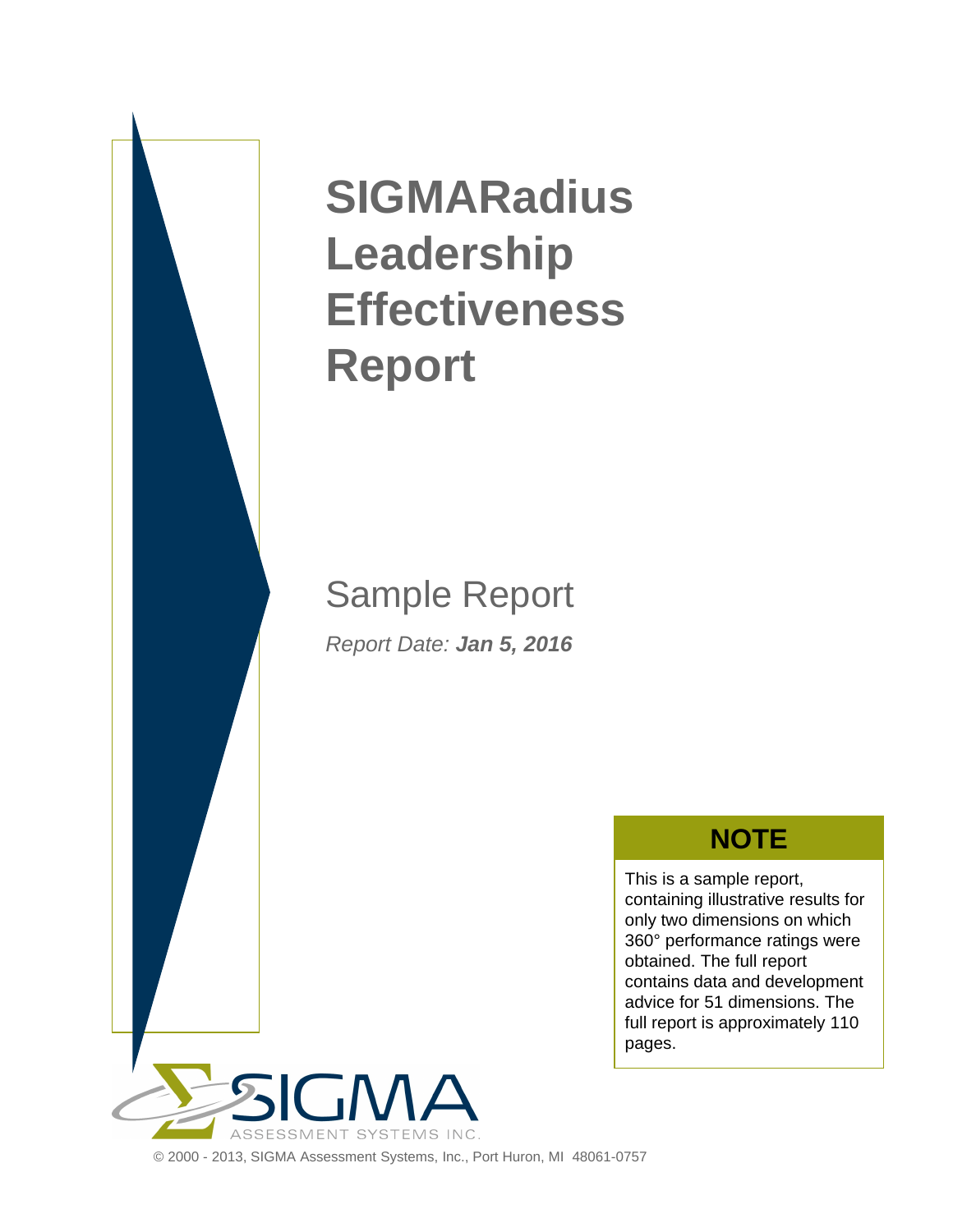# **Table of Contents**

| Section 1: |                                                          |
|------------|----------------------------------------------------------|
|            |                                                          |
|            |                                                          |
|            | Leadership Effectiveness Category Summary Example  6     |
|            | Leadership Effectiveness Category Summary Explanation  7 |
|            | Your Leadership Effectiveness Category Summaries  8      |
| Section 2: |                                                          |
|            | Leadership Effectiveness Profile Example  14             |
|            | Leadership Effectiveness Profile Explanation  15         |
|            |                                                          |
|            |                                                          |
|            |                                                          |
|            |                                                          |
|            |                                                          |
|            |                                                          |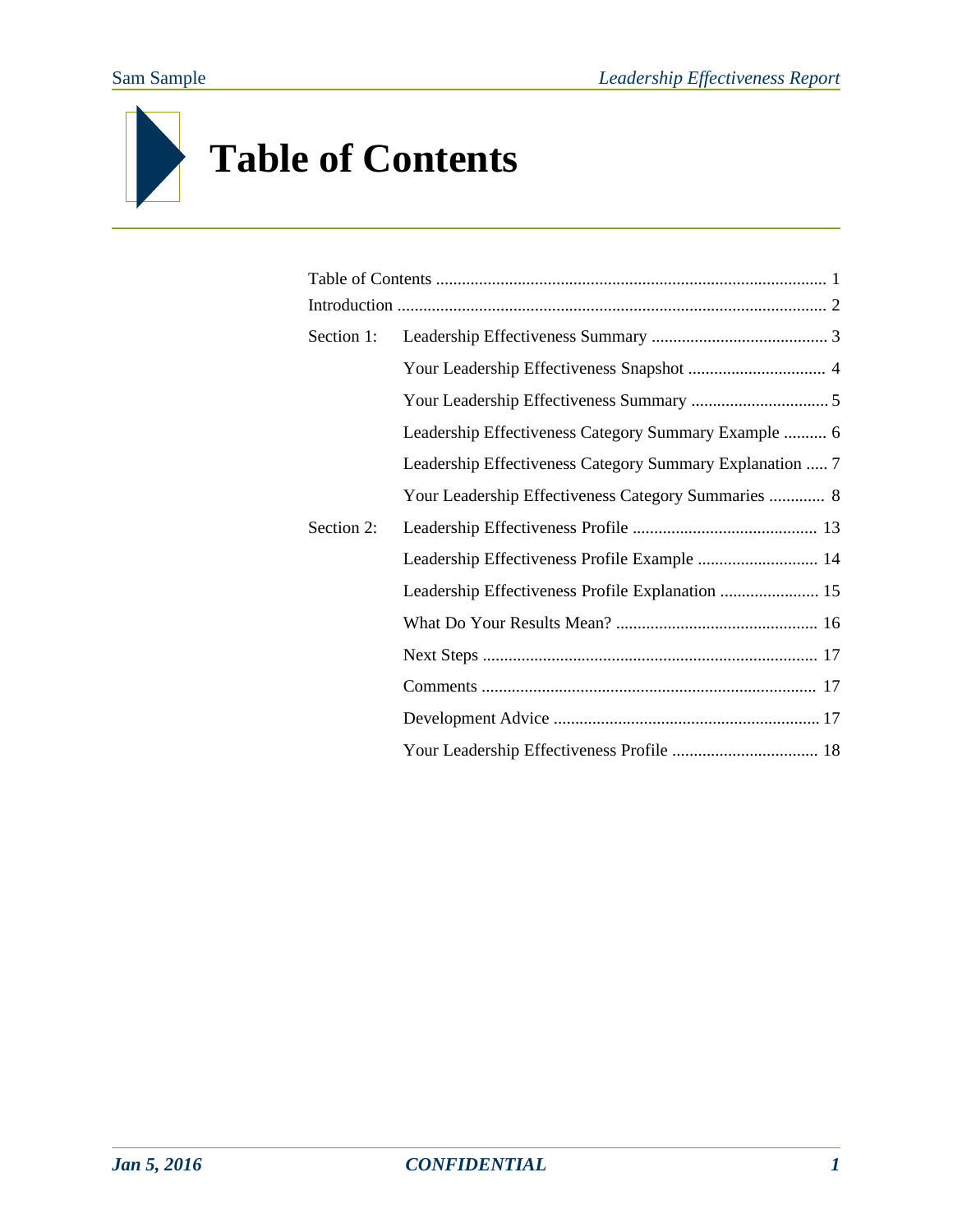# **Introduction**

You recently participated in a multi-rater feedback survey of leadership effectiveness. Both you and your colleagues were asked to provide ratings of your effectiveness on 51 leadership behaviors. The individuals who rated you were your leaders, colleagues, persons directly or indirectly reporting to you (referred to as direct/indirect reports throughout this report), as well as raters falling into the *External Raters* category. They were asked to be fair and accurate and to base their ratings on their observations of your work.

This report presents the results of this multi-rater feedback process and contains your self-ratings and the ratings provided by the people with whom you work, as well as written feedback provided by your raters. This report also presents detailed development advice designed to help you improve your leadership effectiveness. When you review this report, bear in mind that it is designed to be a development tool, not a complete review of your work performance.

This report is divided into two sections:

#### Section 1: Leadership Effectiveness Summary

The **Leadership Effectiveness Summary** section provides an overview of your survey results. It shows a snapshot of all your scores, as well as summaries of your scores categorized according to broad managerial skills. Use this section to quickly identify both your strengths, as others see them, and the areas in which you should concentrate your development efforts.

## Section 2: Leadership Effectiveness Profile

The Leadership Effectiveness Profile section displays charts for each of the 51 leadership behaviors. These charts contain scores based on the ratings provided by your leaders, colleagues, direct/indirect reports, raters falling into the *External Raters* category, and yourself. Each chart is accompanied by the comments provided by your raters, as well as detailed development advice.

*In this sample report, only two of the 51 behaviors are presented.*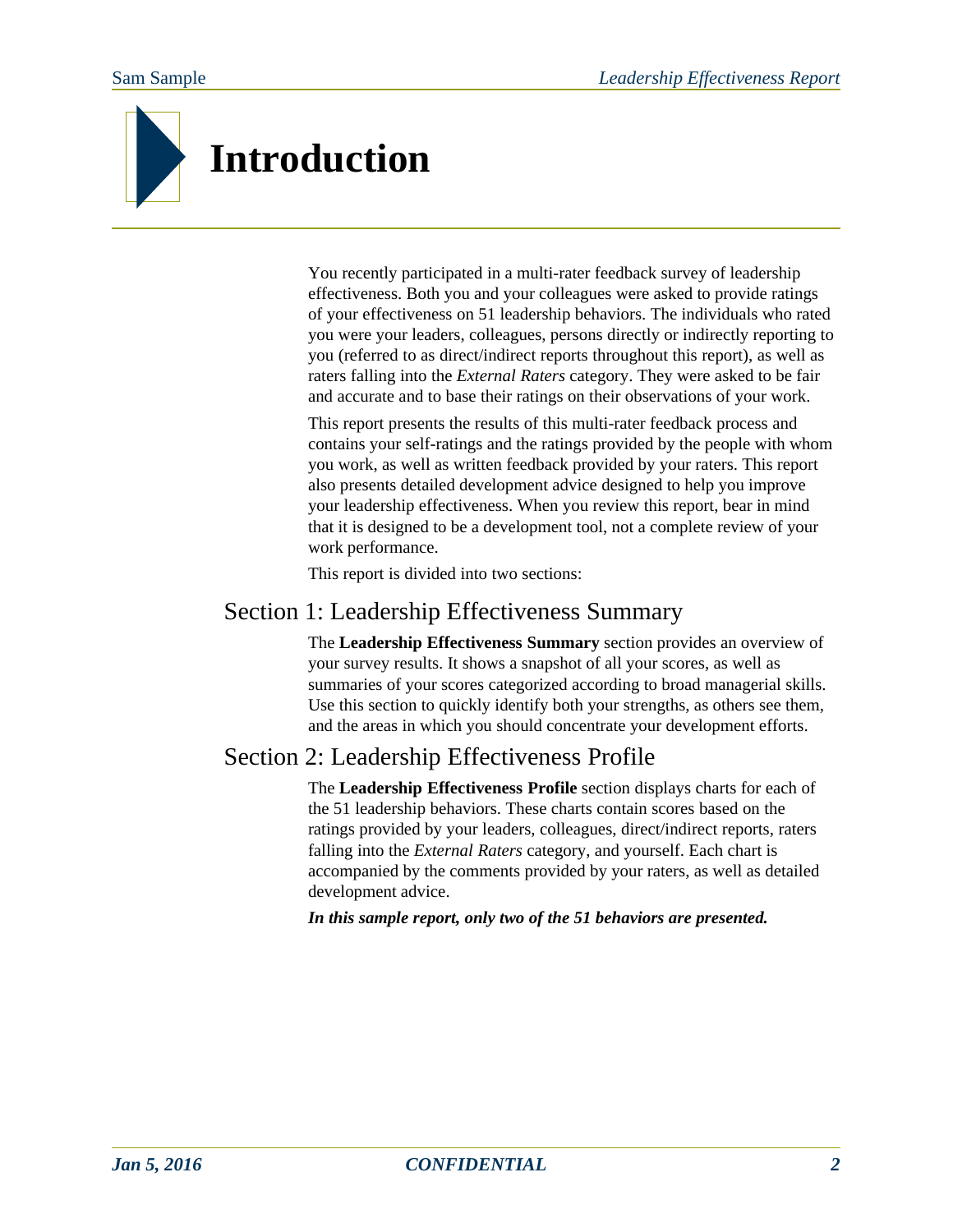# **Section 1 Leadership Effectiveness Summary**

This section begins with **Your Leadership Effectiveness Snapshot**, a ranked listing of all your scores. Use this listing to quickly identify your strengths and development opportunities, and then refer to Section 2 for a more detailed description of your results.

The ranked listing is followed by **Your Leadership Effectiveness Summary**, a listing that presents all your scores grouped into broad categories in the same order as they are found in Section 2.

- Cognitive Managerial Skills
- Interpersonal Managerial Skills
- Personal Managerial Qualities
- Teamwork, Supervision, Planning & Productivity
- Overall Leadership Effectiveness

The summary charts at the end of this section present your average scores for each of these categories, as well as a ranking of the behaviors that make up each category. To help you understand these summary charts, the *Leadership Effectiveness Category Summary Example* presents a sample chart along with explanations of each component.

When reviewing this section, perhaps the most important thing to remember is the purpose of the exercise: your development as a leader. At this point, a useful step is to examine your strong points by identifying your high ratings from the charts and then identify your weak points from your lowest ratings in the charts. This will set the stage for the more detailed presentation in Section 2.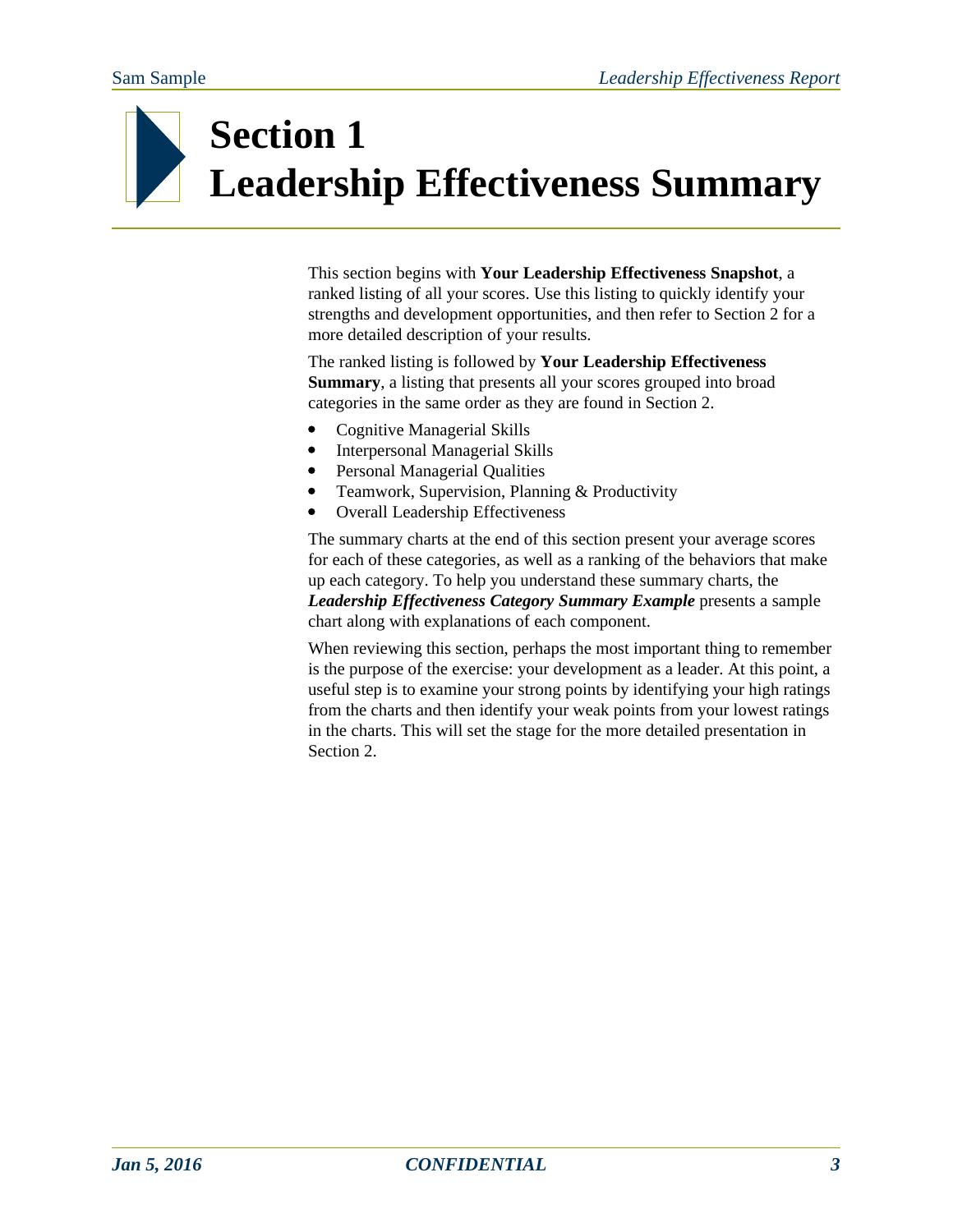# Your Leadership Effectiveness Snapshot

Listed below are the 51 behaviors measured by this survey. Page references to detailed feedback charts for each behavior are presented. The scores are presented in order from your highest average rating given to you by all your raters to your lowest rating. The numbering of the behaviors reflects the order in which they appear in Section 2. The triangles show how you rated yourself on each behavior.

|                                   |                          |       | Low |   |        |   |    | High |
|-----------------------------------|--------------------------|-------|-----|---|--------|---|----|------|
|                                   | Page                     | Score | 1   | 2 | 3<br>4 | 5 | 6  | 7    |
|                                   |                          |       |     |   |        |   |    |      |
| 10. Operating Upwards             | $\overline{\phantom{a}}$ | 6.4   |     |   |        |   |    |      |
| 34. Assuming Responsibility       | Ξ.                       | 6.1   |     |   |        |   |    |      |
| 11. Interpersonal Relations       | $\overline{\phantom{a}}$ | 6.0   |     |   |        |   |    |      |
| 22. Achievement and Motivation    | --                       | 5.9   |     |   |        |   |    |      |
| 1. Business Acumen                | $\overline{\phantom{a}}$ | 5.9   |     |   |        |   |    |      |
| 35. Delegation                    | --                       | 5.9   |     |   |        |   |    |      |
| 23. Desire to Learn               | --                       | 5.9   |     |   |        |   |    |      |
|                                   |                          |       |     |   |        |   |    |      |
| 36. Developing/Coaching Others    |                          | 5.9   |     |   |        |   |    |      |
| 24. Emotional Control             | $\qquad \qquad -$        | 5.9   |     |   |        |   |    |      |
| 37. Strategic Planning            | --                       | 5.9   |     |   |        |   |    |      |
| 25. Ambition                      | $\overline{\phantom{a}}$ | 5.8   |     |   |        |   |    |      |
| 26. Listening                     | $\overline{a}$           | 5.8   |     |   |        |   |    |      |
| 12. Client/Customer Focus         | $\overline{\phantom{a}}$ | 5.6   |     |   |        |   |    |      |
| 13. Communication                 | --                       | 5.6   |     |   |        |   |    |      |
| 14. Formal Presentation           | $\overline{\phantom{a}}$ | 5.6   |     |   |        |   |    |      |
| 2. Technical Orientation          | 18                       | 5.6   |     |   |        |   |    |      |
| 3. Decisiveness                   | $\overline{\phantom{a}}$ | 5.5   |     |   |        |   |    |      |
| 38. Facilitating Teamwork         | 20                       | 5.5   |     |   |        |   |    |      |
|                                   | $\overline{\phantom{a}}$ |       |     |   |        |   |    |      |
| 39. Monitoring and Controlling    |                          | 5.5   |     |   |        |   |    |      |
| 15. Open-Mindedness               | --                       | 5.5   |     |   |        |   | Ū  |      |
| 27. Self-Discipline               | $\overline{\phantom{a}}$ | 5.5   |     |   |        |   |    |      |
| 28. Self-Esteem                   | ٠.                       | 5.5   |     |   |        |   |    |      |
| 40. Short-Term Planning           | --                       | 5.5   |     |   |        |   |    |      |
| 29. Valuing Diversity             | --                       | 5.5   |     |   |        |   |    |      |
| 41. Vision                        | $\qquad \qquad -$        | 5.5   |     |   |        |   |    |      |
| 30. Independence                  | $\overline{\phantom{a}}$ | 5.4   |     |   |        |   |    |      |
| 31. Integrity                     | $\overline{\phantom{a}}$ | 5.4   |     |   |        |   |    |      |
| 16. Negotiation                   | $\overline{a}$           | 5.4   |     |   |        |   |    |      |
| 42. Organizational Spokesperson   | $\overline{\phantom{a}}$ | 5.4   |     |   |        |   |    |      |
| 51. Overall Effectiveness         | --                       | 5.4   |     |   |        |   |    |      |
|                                   |                          |       |     |   |        |   |    |      |
| 43. Productivity                  | --                       | 5.4   |     |   |        |   |    |      |
| 17. Sensitivity                   | --                       | 5.4   |     |   |        |   |    |      |
| 18. Social Astuteness             | $\overline{\phantom{a}}$ | 5.4   |     |   |        |   |    |      |
| 19. Conflict Management           | $\overline{\phantom{a}}$ | 5.3   |     |   |        |   |    |      |
| 44. Inspirational Role Model      | $\overline{\phantom{a}}$ | 5.3   |     |   |        |   |    |      |
| 20. Persuasiveness                | --                       | 5.3   |     |   |        |   |    |      |
| 4. Prioritizing                   | $\overline{\phantom{a}}$ | 5.3   |     |   |        |   |    |      |
| 5. Creativity                     | ٠.                       | 5.1   |     |   |        |   |    |      |
| 32. Dependability                 | $\overline{\phantom{a}}$ | 5.1   |     |   |        |   |    |      |
| 33. Flexibility                   |                          | 5.1   |     |   |        |   |    |      |
| 45. Involving Direct Reports      | --                       | 5.1   |     |   |        |   |    |      |
| 6. Objectivity                    | --                       | 5.1   |     |   |        |   | ᡕᡃ |      |
| 46. Organizing the Work of Others |                          | 5.1   |     |   |        |   |    | V    |
|                                   | --                       |       |     |   |        |   |    |      |
| 7. Thoroughness                   | --                       | 5.1   |     |   |        |   | V  |      |
| 47. Attracting Staff              | --                       | 5.0   |     |   |        |   |    |      |
| 48. Emphasizing Excellence        | --                       | 5.0   |     |   |        |   |    | ⊽    |
| 8. Risk Taking                    | --                       | 4.9   |     |   |        |   |    |      |
| 49. Work/Life Balance             | --                       | 4.9   |     |   |        |   |    | V    |
| 9. Analytical Orientation         | --                       | 4.8   |     |   |        |   | V  |      |
| 21. First Impression              | --                       | 4.8   |     |   |        |   | Δ  |      |
| 50. Motivating Others             | --                       | 4.6   |     |   |        | V |    |      |
|                                   |                          |       |     |   |        |   |    |      |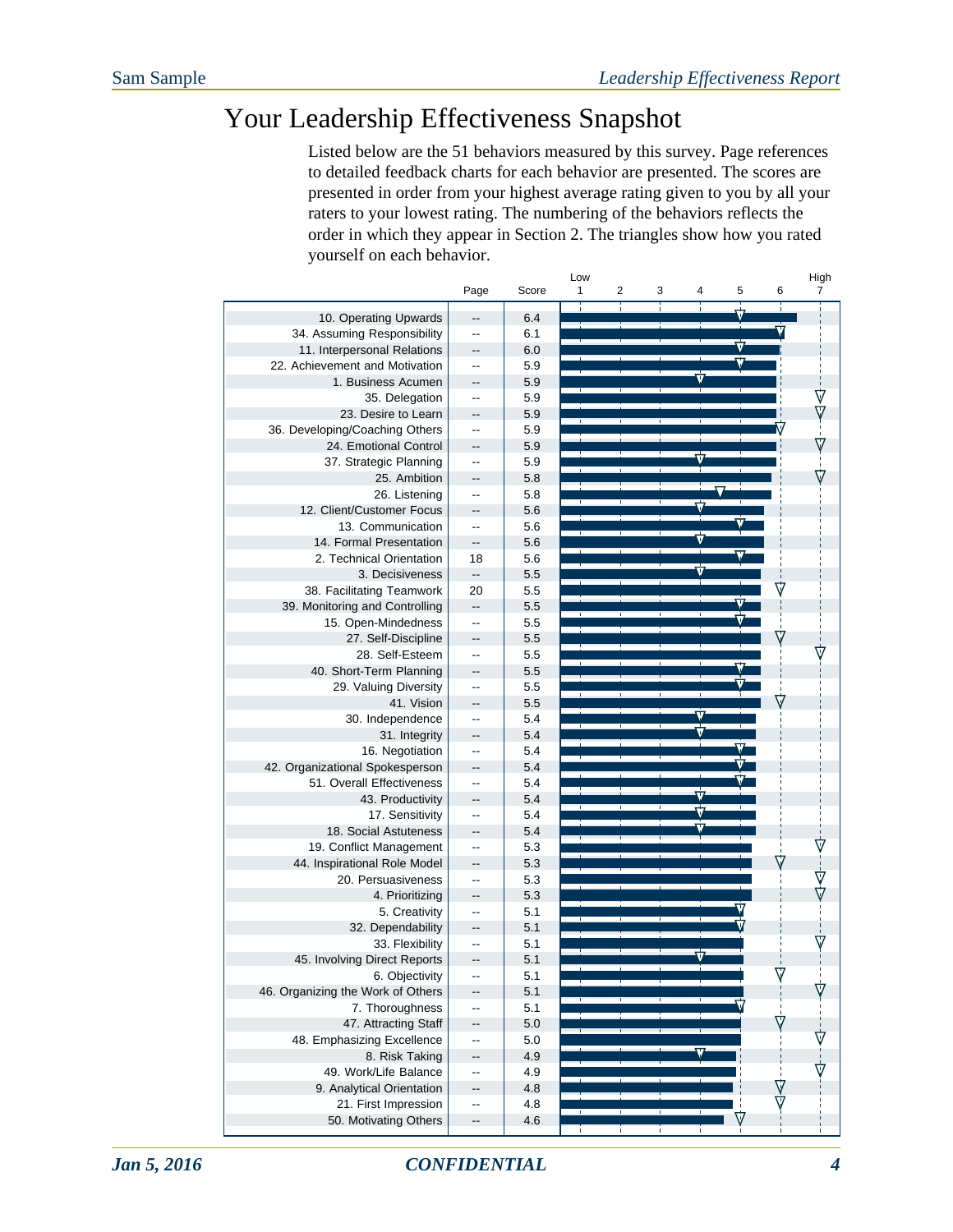# Your Leadership Effectiveness Summary

The table below lists the 51 behaviors measured by this survey in the order in which they appear in Section 2 of this report. The behaviors are ranked from highest to lowest overall score under their broad managerial skill categories. Page references to detailed feedback charts for each behavior are presented. The scores in the Score column and the bar graphs show the average rating given to you by all your raters. The triangles show how you rated yourself on each behavior.

|                                                |                          |       | Low |        |   |   |               | High |
|------------------------------------------------|--------------------------|-------|-----|--------|---|---|---------------|------|
|                                                | Page                     | Score | 1   | 2<br>3 | 4 | 5 | 6             | 7    |
|                                                |                          |       |     |        |   |   |               |      |
| <b>Cognitive Managerial Skills</b>             |                          |       |     |        |   |   |               |      |
| 1. Business Acumen                             | $\overline{\phantom{a}}$ | 5.9   |     |        |   |   |               |      |
| 2. Technical Orientation                       | 18                       | 5.6   |     |        |   |   |               |      |
| 3. Decisiveness                                | ă.                       | 5.5   |     |        |   |   |               |      |
| 4. Prioritizing                                |                          | 5.3   |     |        |   |   |               |      |
| 5. Creativity                                  |                          | 5.1   |     |        |   |   |               |      |
| 6. Objectivity                                 | $\overline{a}$           | 5.1   |     |        |   |   | V             |      |
| 7. Thoroughness                                | ۵.                       | 5.1   |     |        |   |   |               |      |
| 8. Risk Taking                                 |                          | 4.9   |     |        |   |   |               |      |
|                                                | $\overline{a}$           | 4.8   |     |        |   |   |               |      |
| 9. Analytical Orientation                      |                          |       |     |        |   |   |               |      |
| <b>Interpersonal Managerial Skills</b>         |                          |       |     |        |   |   |               |      |
| 10. Operating Upwards                          | ۰.                       | 6.4   |     |        |   |   |               |      |
| 11. Interpersonal Relations                    | ٠.                       | 6.0   |     |        |   |   |               |      |
| 12. Client/Customer Focus                      |                          | 5.6   |     |        |   |   |               |      |
| 13. Communication                              | ۵.                       | 5.6   |     |        |   |   |               |      |
| 14. Formal Presentation                        | $\overline{a}$           | 5.6   |     |        |   |   |               |      |
| 15. Open-Mindedness                            | $\overline{a}$           | 5.5   |     |        |   |   |               |      |
| 16. Negotiation                                |                          | 5.4   |     |        |   |   |               |      |
| 17. Sensitivity                                | --                       | 5.4   |     |        |   |   |               |      |
| 18. Social Astuteness                          |                          | 5.4   |     |        |   |   |               |      |
| 19. Conflict Management                        | Ц.                       | 5.3   |     |        |   |   |               |      |
| 20. Persuasiveness                             |                          | 5.3   |     |        |   |   |               |      |
|                                                | Ξ.                       |       |     |        |   |   | ∀             |      |
| 21. First Impression                           |                          | 4.8   |     |        |   |   |               |      |
| <b>Personal Managerial Qualities</b>           |                          |       |     |        |   |   |               |      |
| 22. Achievement and Motivation                 | μ.                       | 5.9   |     |        |   |   |               |      |
| 23. Desire to Learn                            |                          | 5.9   |     |        |   |   |               | ⊽    |
| 24. Emotional Control                          |                          | 5.9   |     |        |   |   |               |      |
| 25. Ambition                                   |                          | 5.8   |     |        |   |   |               |      |
| 26. Listening                                  | ۵.                       | 5.8   |     |        |   |   |               |      |
| 27. Self-Discipline                            | ٠.                       | 5.5   |     |        |   |   | Δ             |      |
| 28. Self-Esteem                                |                          | 5.5   |     |        |   |   |               |      |
| 29. Valuing Diversity                          | $\overline{a}$           | 5.5   |     |        |   |   |               |      |
| 30. Independence                               | $\overline{\phantom{a}}$ | 5.4   |     |        |   |   |               |      |
| 31. Integrity                                  | --                       | 5.4   |     |        |   |   |               |      |
| 32. Dependability                              | $\overline{\phantom{a}}$ | 5.1   |     |        |   |   |               |      |
| 33. Flexibility                                | Ξ.                       | 5.1   |     |        |   |   |               | ▽    |
|                                                |                          |       |     |        |   |   |               |      |
| Teamwork, Supervision, Planning & Productivity |                          |       |     |        |   |   |               |      |
| 34. Assuming Responsibility                    | Ξ.                       | 6.1   |     |        |   |   |               |      |
| 35. Delegation                                 | --                       | 5.9   |     |        |   |   |               | V    |
| 36. Developing/Coaching Others                 | ٠.                       | 5.9   |     |        |   |   |               |      |
| 37. Strategic Planning                         | Ξ.                       | 5.9   |     |        |   |   |               |      |
| 38. Facilitating Teamwork                      | 20                       | 5.5   |     |        |   |   |               |      |
| 39. Monitoring and Controlling                 | ÷.                       | 5.5   |     |        |   |   |               |      |
| 40. Short-Term Planning                        | $\overline{\phantom{a}}$ | 5.5   |     |        |   |   |               |      |
| 41. Vision                                     |                          | 5.5   |     |        |   |   |               |      |
| 42. Organizational Spokesperson                | $\sim$                   | 5.4   |     |        |   |   |               |      |
| 43. Productivity                               |                          | 5.4   |     |        |   |   |               |      |
| 44. Inspirational Role Model                   | ⊷                        | 5.3   |     |        |   |   | $\mathbb {V}$ |      |
|                                                |                          |       |     |        |   |   |               |      |
| 45. Involving Direct Reports                   | ۰.                       | 5.1   |     |        |   |   |               |      |
| 46. Organizing the Work of Others              | ÷                        | 5.1   |     |        |   |   |               |      |
| 47. Attracting Staff                           | --                       | 5.0   |     |        |   |   | ▽             |      |
| 48. Emphasizing Excellence                     | -−                       | 5.0   |     |        |   |   |               |      |
| 49. Work/Life Balance                          | ۰.                       | 4.9   |     |        |   |   |               |      |
| 50. Motivating Others                          | --                       | 4.6   |     |        |   | v |               |      |
| <b>Overall Leadership Effectiveness</b>        |                          |       |     |        |   |   |               |      |
| 51. Overall Effectiveness                      | --                       | 5.4   |     |        |   |   |               |      |
|                                                |                          |       |     |        |   |   |               |      |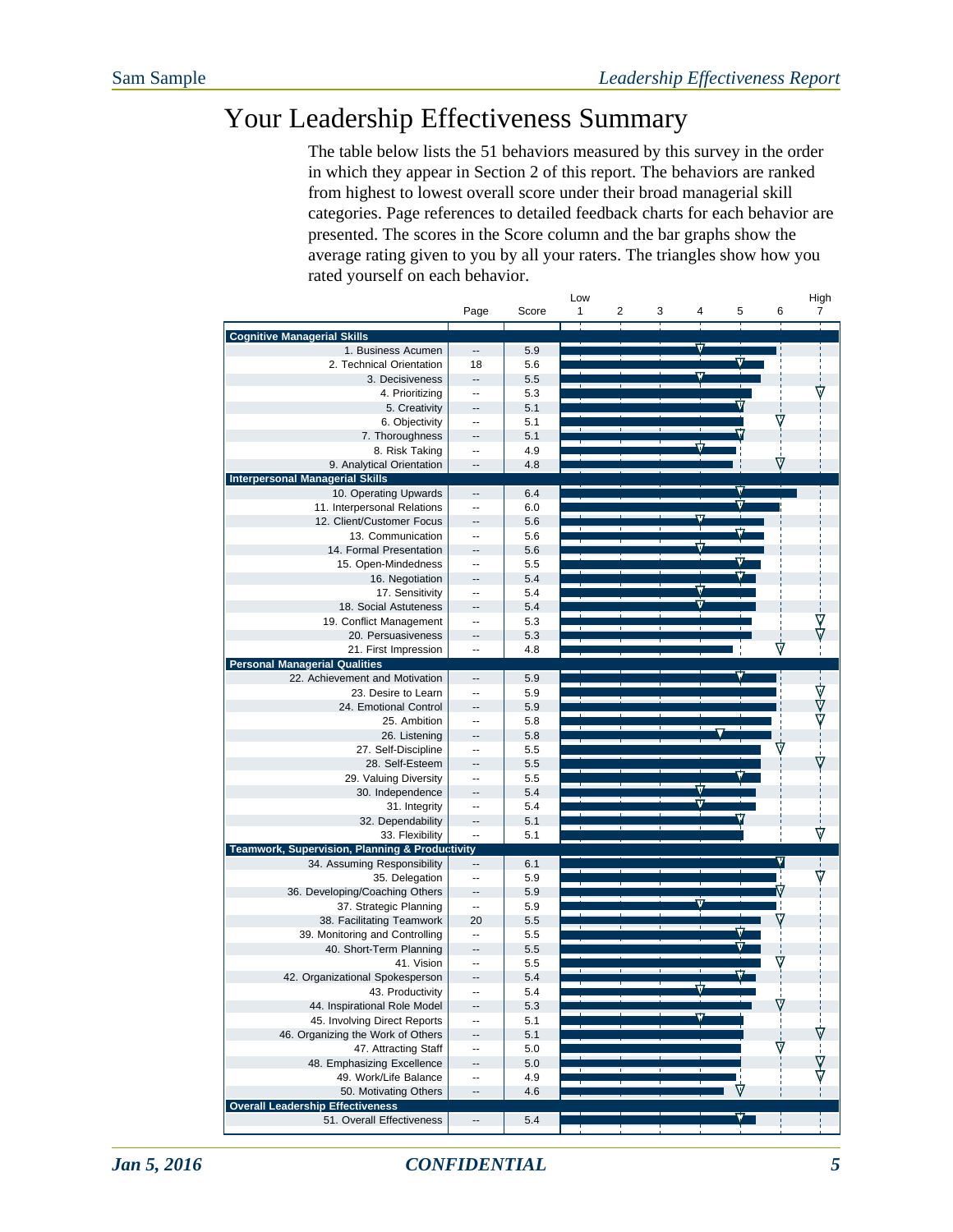## Leadership Effectiveness Category Summary Example

The example below summarizes the results for a fictitious person on the "Cognitive Managerial Skills" category. Captions on the next page explain the meaning of each component of the summary.

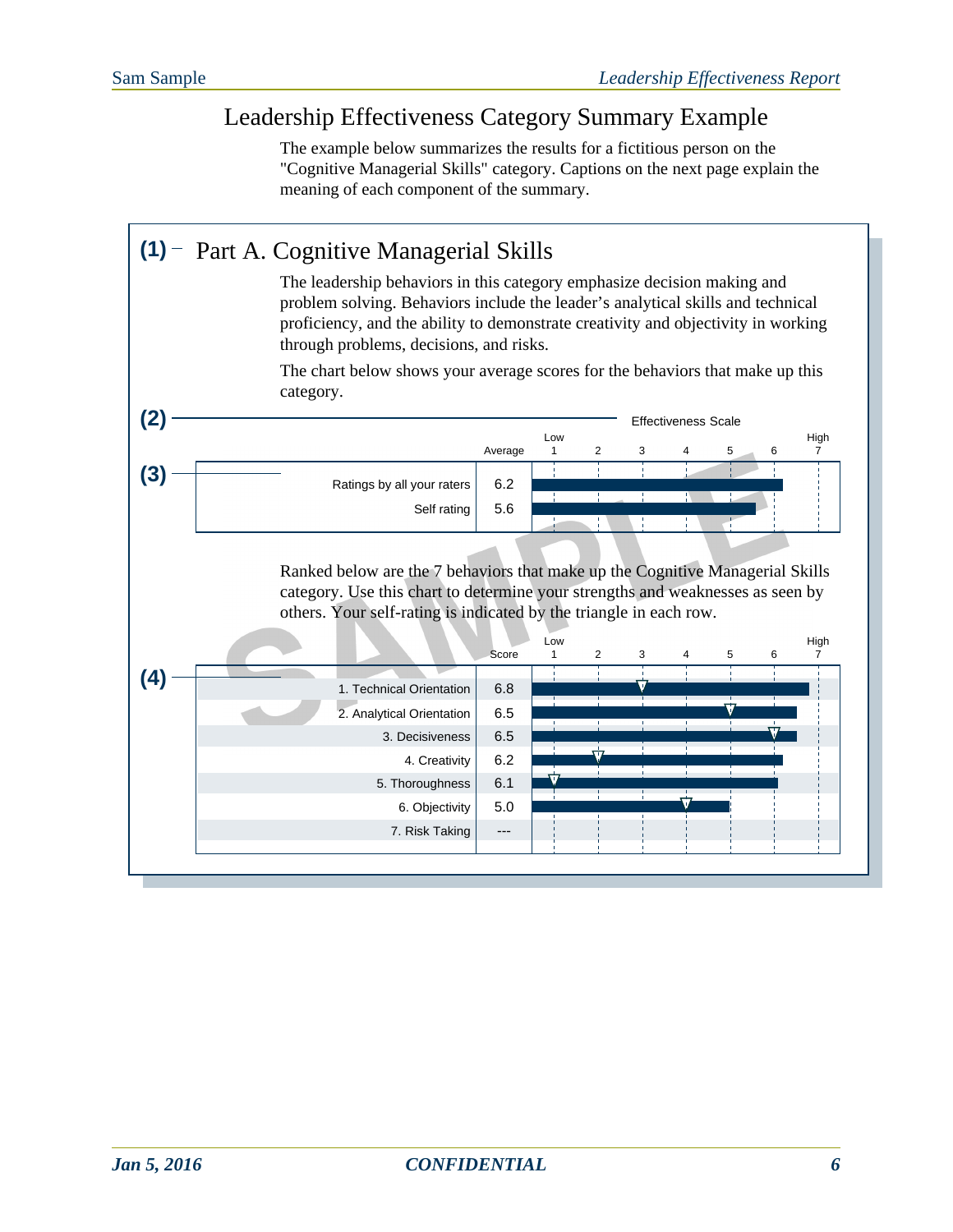### Leadership Effectiveness Category Summary Explanation

#### **(1)** Category Label and Definition

This is the name and description of the category of behaviors.

#### **(2)** Effectiveness Scale

This is the scale used in the surveys to assess a person's effectiveness on each behavior. A "1" represents low effectiveness, "4" moderate effectiveness, and "7" high effectiveness.

#### **(3)** Average Scores for the Category

The first box shows the person's average scores on the behaviors that make up this category.

The first score in the Average column, and the solid bar beside it, represent the average of the person's scores on the behaviors that make up this category. This score is based on the ratings by all raters excluding the person's self rating. The second score in the Average column, and the solid bar beside it, represent the average of the ratings the person gave himself or herself on the behaviors that make up this category.

#### **(4)** Ranking of behavior scores

The second box displays the person's scores on each of the behaviors that belong to this category.

Each row in this chart represents the person's score on a particular behavior. The scores are ranked from highest to lowest and are based on the person's ratings by all his or her raters (excluding the person's self-rating). The person's self-ratings are indicated by the triangle in each row.

The number immediately before each listed behavior refers to the order in which the behaviors are presented in Section 2.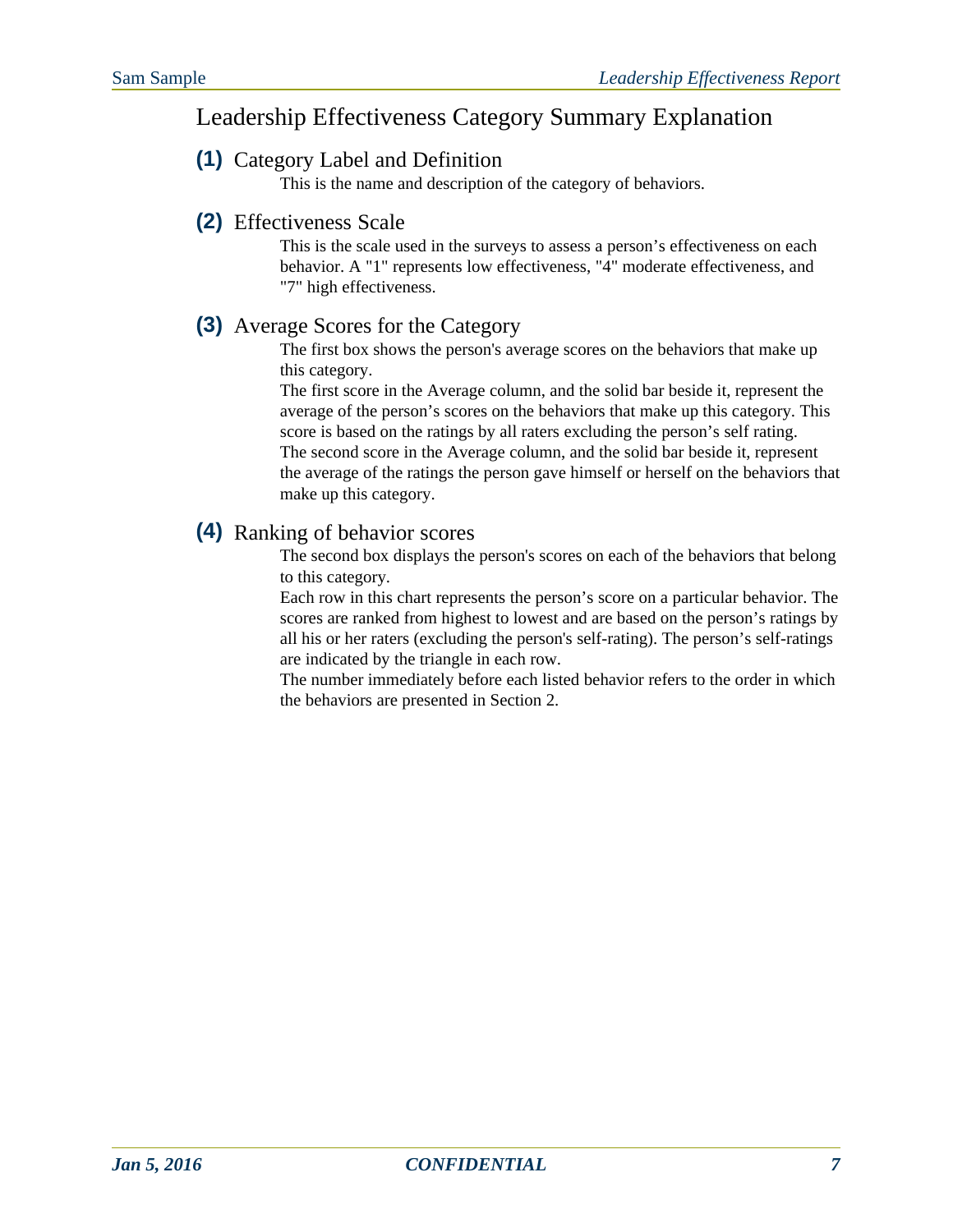# Your Leadership Effectiveness Category Summaries Part A. Cognitive Managerial Skills

The leadership behaviors in this category emphasize decision making and problem solving. Behaviors include the leader's analytical skills and technical proficiency, and the ability to demonstrate creativity and objectivity in working through problems, decisions, and risks.

The chart below shows your average scores for the behaviors that make up this category.



Ranked below are the 9 behaviors that make up the Cognitive Managerial Skills category. Use this chart to determine your strengths and weaknesses as seen by others. Your self-rating is indicated by the triangle in each row.

|                           | Score | Low | 2 | 3 | $\overline{4}$ | 5 | 6 | High |
|---------------------------|-------|-----|---|---|----------------|---|---|------|
|                           |       |     |   |   |                |   |   |      |
| 1. Business Acumen        | 5.9   |     |   |   |                |   |   |      |
| 2. Technical Orientation  | 5.6   |     |   |   |                |   |   |      |
| 3. Decisiveness           | 5.5   |     |   |   |                |   |   |      |
| 4. Prioritizing           | 5.3   |     |   |   |                |   |   | ᠳ    |
| 5. Creativity             | 5.1   |     |   |   |                |   |   |      |
| 6. Objectivity            | 5.1   |     |   |   |                |   |   |      |
| 7. Thoroughness           | 5.1   |     |   |   |                |   |   |      |
| 8. Risk Taking            | 4.9   |     |   |   |                |   |   |      |
| 9. Analytical Orientation | 4.8   |     |   |   |                |   |   |      |
|                           |       |     |   |   |                |   |   |      |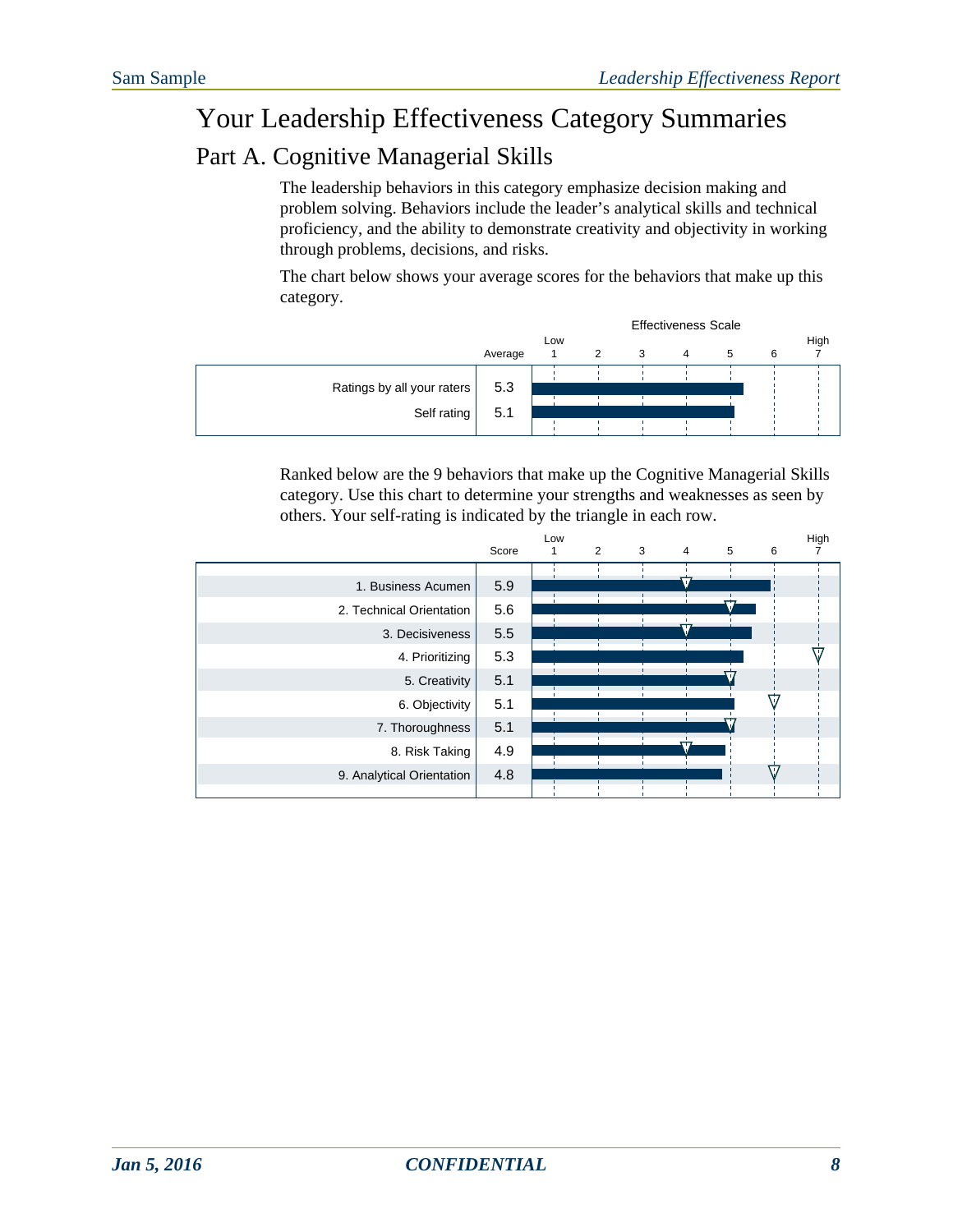#### Part B. Interpersonal Managerial Skills

The leadership behaviors in this category include working effectively and cooperatively with people and maintaining positive interpersonal relationships. Behaviors in this category include the leader's communication and negotiation skills, sensitivity to others, openness to suggestions, and the ability to manage others' impressions.

The chart below shows your average scores for the behaviors that make up this category.



Ranked below are the 12 behaviors that make up the Interpersonal Managerial Skills category. Use this chart to determine your strengths and weaknesses as seen by others. Your self-rating is indicated by the triangle in each row.

|                             |       | Low |   |   |                         |   |   | High |
|-----------------------------|-------|-----|---|---|-------------------------|---|---|------|
|                             | Score | 1   | 2 | 3 | $\overline{4}$          | 5 | 6 |      |
|                             |       |     |   |   |                         |   |   |      |
| 10. Operating Upwards       | 6.4   |     |   |   |                         |   |   |      |
| 11. Interpersonal Relations | 6.0   |     |   |   |                         |   |   |      |
| 12. Client/Customer Focus   | 5.6   |     |   |   |                         |   |   |      |
| 13. Communication           | 5.6   |     |   |   |                         |   |   |      |
| 14. Formal Presentation     | 5.6   |     |   |   |                         |   |   |      |
| 15. Open-Mindedness         | 5.5   |     |   |   |                         |   |   |      |
| 16. Negotiation             | 5.4   |     |   |   |                         |   |   |      |
| 17. Sensitivity             | 5.4   |     |   |   | $\overline{\mathbf{r}}$ |   |   |      |
| 18. Social Astuteness       | 5.4   |     |   |   |                         |   |   |      |
| 19. Conflict Management     | 5.3   |     |   |   |                         |   |   |      |
| 20. Persuasiveness          | 5.3   |     |   |   |                         |   |   |      |
| 21. First Impression        | 4.8   |     |   |   |                         |   |   |      |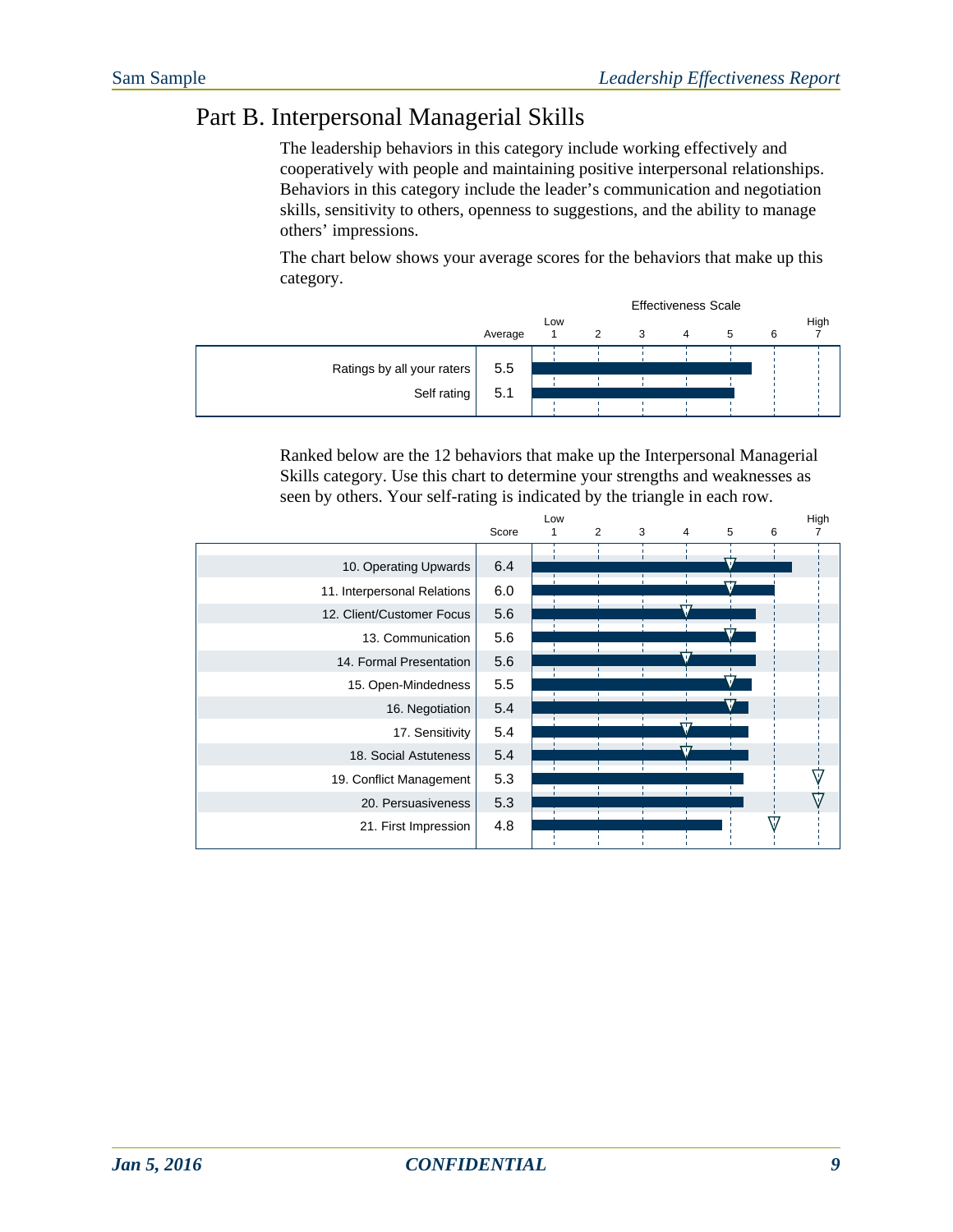# Part C. Personal Managerial Qualities

The leadership behaviors in this category reflect the traits and personal characteristics that facilitate success in a leadership role. These qualities include demonstrating ambition, dependability, self-confidence, and the ability to adapt to new situations and remain composed under stress.

The chart below shows your average scores for the behaviors that make up this category.



Ranked below are the 12 behaviors that make up the Personal Managerial Qualities category. Use this chart to determine your strengths and weaknesses as seen by others. Your self-rating is indicated by the triangle in each row.

|                                |       | Low |                |   |                |   |   | High                                                      |
|--------------------------------|-------|-----|----------------|---|----------------|---|---|-----------------------------------------------------------|
|                                | Score | 1   | $\overline{2}$ | 3 | $\overline{4}$ | 5 | 6 |                                                           |
|                                |       |     |                |   |                |   |   |                                                           |
| 22. Achievement and Motivation | 5.9   |     |                |   |                |   |   |                                                           |
| 23. Desire to Learn            | 5.9   |     |                |   |                |   |   |                                                           |
| 24. Emotional Control          | 5.9   |     |                |   |                |   |   |                                                           |
| 25. Ambition                   | 5.8   |     |                |   |                |   |   | $\mathbf{\mathbf{\mathbf{\mathbf{\mathbf{\mathbf{u}}}}}}$ |
| 26. Listening                  | 5.8   |     |                |   |                |   |   |                                                           |
| 27. Self-Discipline            | 5.5   |     |                |   |                |   |   |                                                           |
| 28. Self-Esteem                | 5.5   |     |                |   |                |   |   |                                                           |
| 29. Valuing Diversity          | 5.5   |     |                |   |                |   |   |                                                           |
| 30. Independence               | 5.4   |     |                |   |                |   |   |                                                           |
| 31. Integrity                  | 5.4   |     |                |   |                |   |   |                                                           |
| 32. Dependability              | 5.1   |     |                |   |                |   |   |                                                           |
| 33. Flexibility                | 5.1   |     |                |   |                |   |   |                                                           |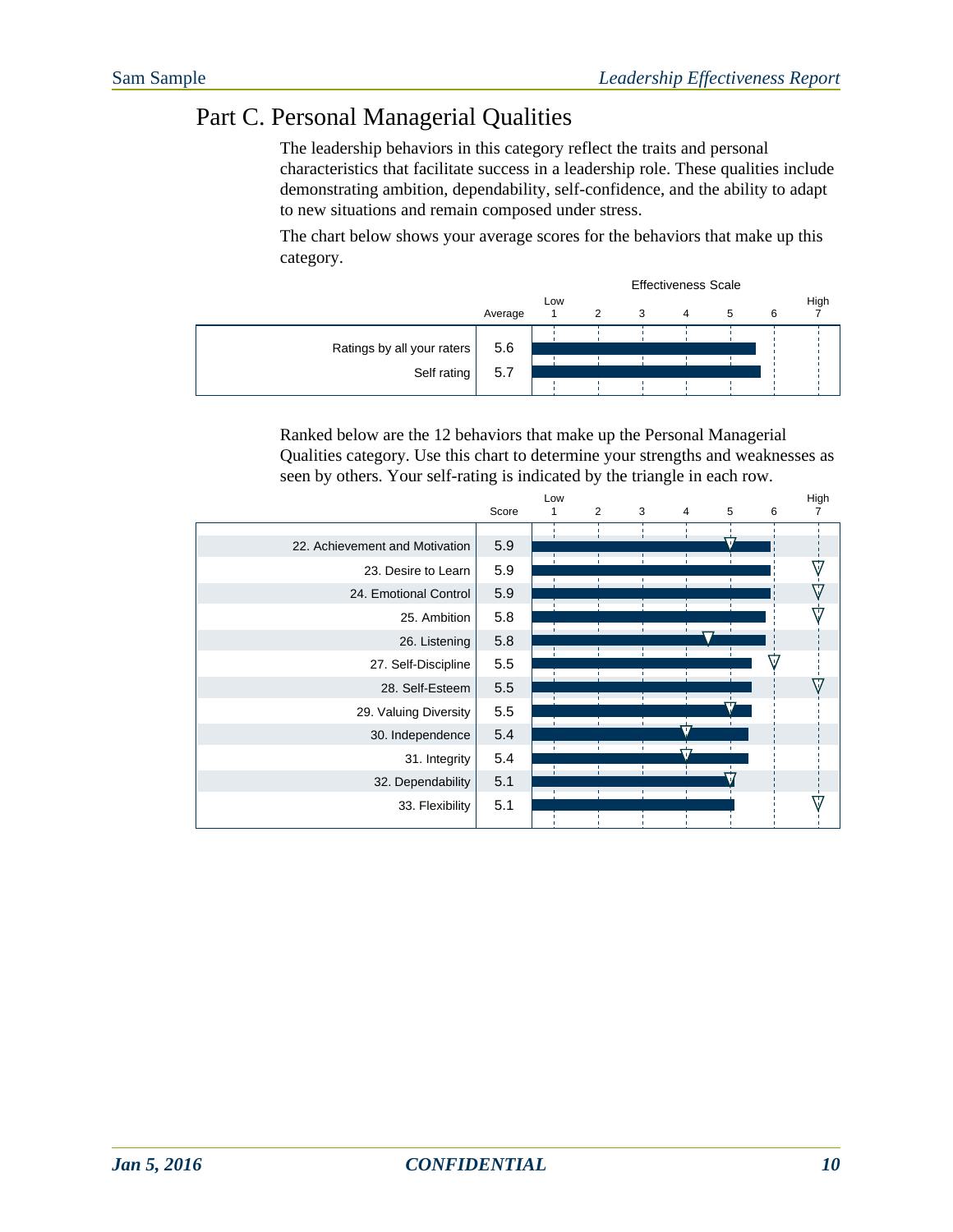## Part D. Teamwork, Supervision, Planning & Productivity

The leadership behaviors in this category are important in the day-to-day operations of an organization. These behaviors involve setting clear objectives, planning and initiating structure, communicating performance expectations and priorities as well as monitoring employee and team progress toward long-term goals. In addition to managing performance, behaviors in this category include the ability to attract, select, and retain top talent.

The chart below shows your average scores for the behaviors that make up this category.



Ranked below are the 17 behaviors that make up the Teamwork, Supervision, Planning & Productivity category. Use this chart to determine your strengths and weaknesses as seen by others. Your self-rating is indicated by the triangle in each row.

|                                   |       | Low |                |   |   |   |    | High           |
|-----------------------------------|-------|-----|----------------|---|---|---|----|----------------|
|                                   | Score | 1   | $\overline{2}$ | 3 | 4 | 5 | 6  | $\overline{7}$ |
|                                   |       |     |                |   |   |   |    |                |
| 34. Assuming Responsibility       | 6.1   |     |                |   |   |   |    |                |
| 35. Delegation                    | 5.9   |     |                |   |   |   |    |                |
| 36. Developing/Coaching Others    | 5.9   |     |                |   |   |   |    |                |
| 37. Strategic Planning            | 5.9   |     |                |   |   |   |    |                |
| 38. Facilitating Teamwork         | 5.5   |     |                |   |   |   |    |                |
| 39. Monitoring and Controlling    | 5.5   |     |                |   |   |   |    |                |
| 40. Short-Term Planning           | 5.5   |     |                |   |   |   |    |                |
| 41. Vision                        | 5.5   |     |                |   |   |   |    |                |
| 42. Organizational Spokesperson   | 5.4   |     |                |   |   |   |    |                |
| 43. Productivity                  | 5.4   |     |                |   |   |   |    |                |
| 44. Inspirational Role Model      | 5.3   |     |                |   |   |   |    |                |
| 45. Involving Direct Reports      | 5.1   |     |                |   |   |   |    |                |
| 46. Organizing the Work of Others | 5.1   |     |                |   |   |   |    |                |
| 47. Attracting Staff              | 5.0   |     |                |   |   |   | ū. |                |
| 48. Emphasizing Excellence        | 5.0   |     |                |   |   |   |    |                |
| 49. Work/Life Balance             | 4.9   |     |                |   |   |   |    |                |
| 50. Motivating Others             | 4.6   |     |                |   |   |   |    |                |
|                                   |       |     |                |   |   |   |    |                |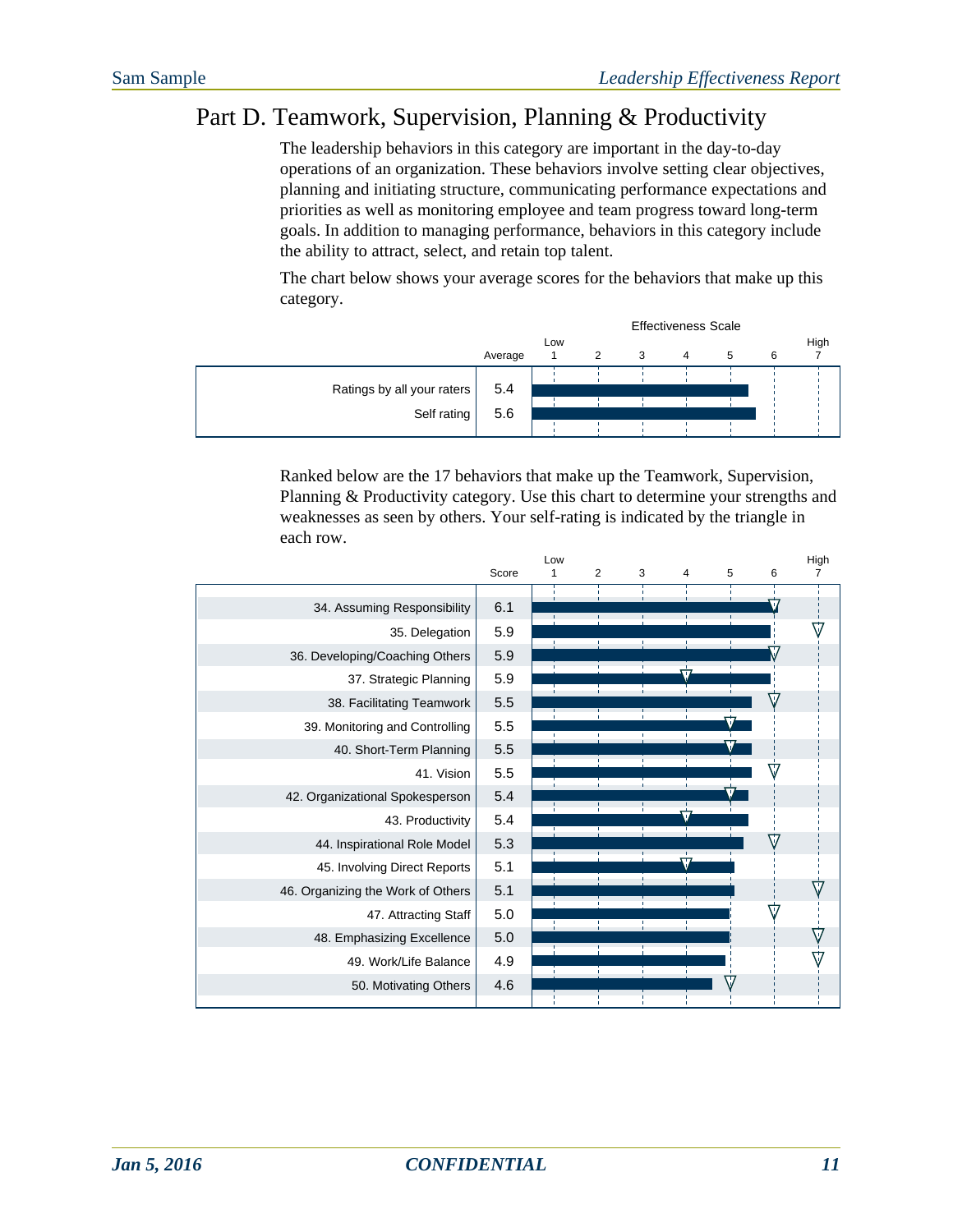# Part E. Overall Leadership Effectiveness

This leadership behavior covers the overall ability to effectively lead others.

The chart below shows your average score and your self rating.

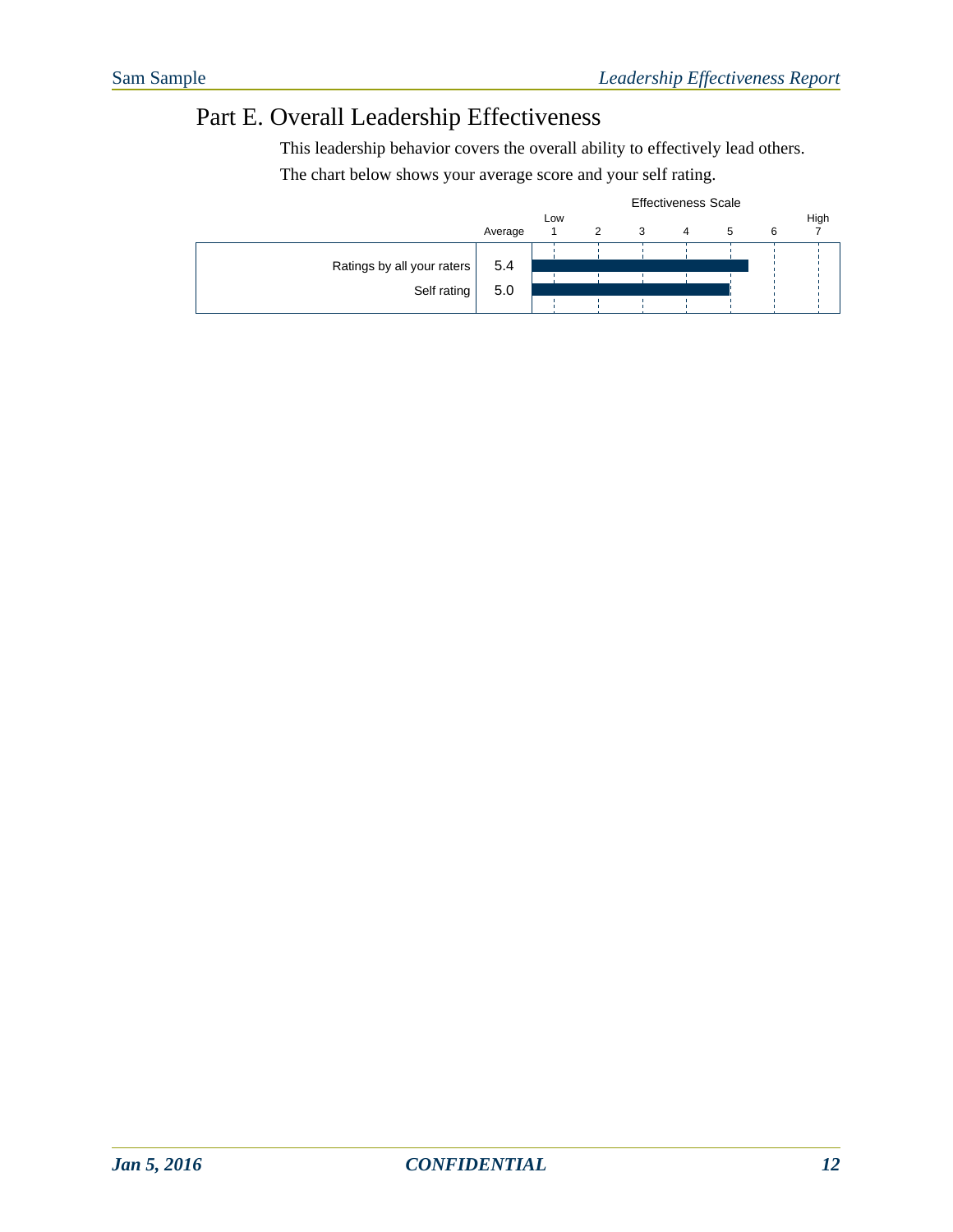# **Section 2 Leadership Effectiveness Profile**

In this section, your scores on the 51 leadership behaviors are presented in greater detail. Your leaders' scores are always listed separately, and where possible, your other scores are broken down by the type of rater: colleague, direct/indirect report and *External Raters*. In addition, this section presents comments from your raters and behavior-specific development advice.

Before examining your results, review the **Leadership Effectiveness Profile** example on the following page. This example includes a sample profile with explanations of each component and information helpful in interpreting your profile and in preparing a plan for further leadership development.

Once you have studied the example, proceed to your actual results, concentrating on those behaviors that are most relevant to your position.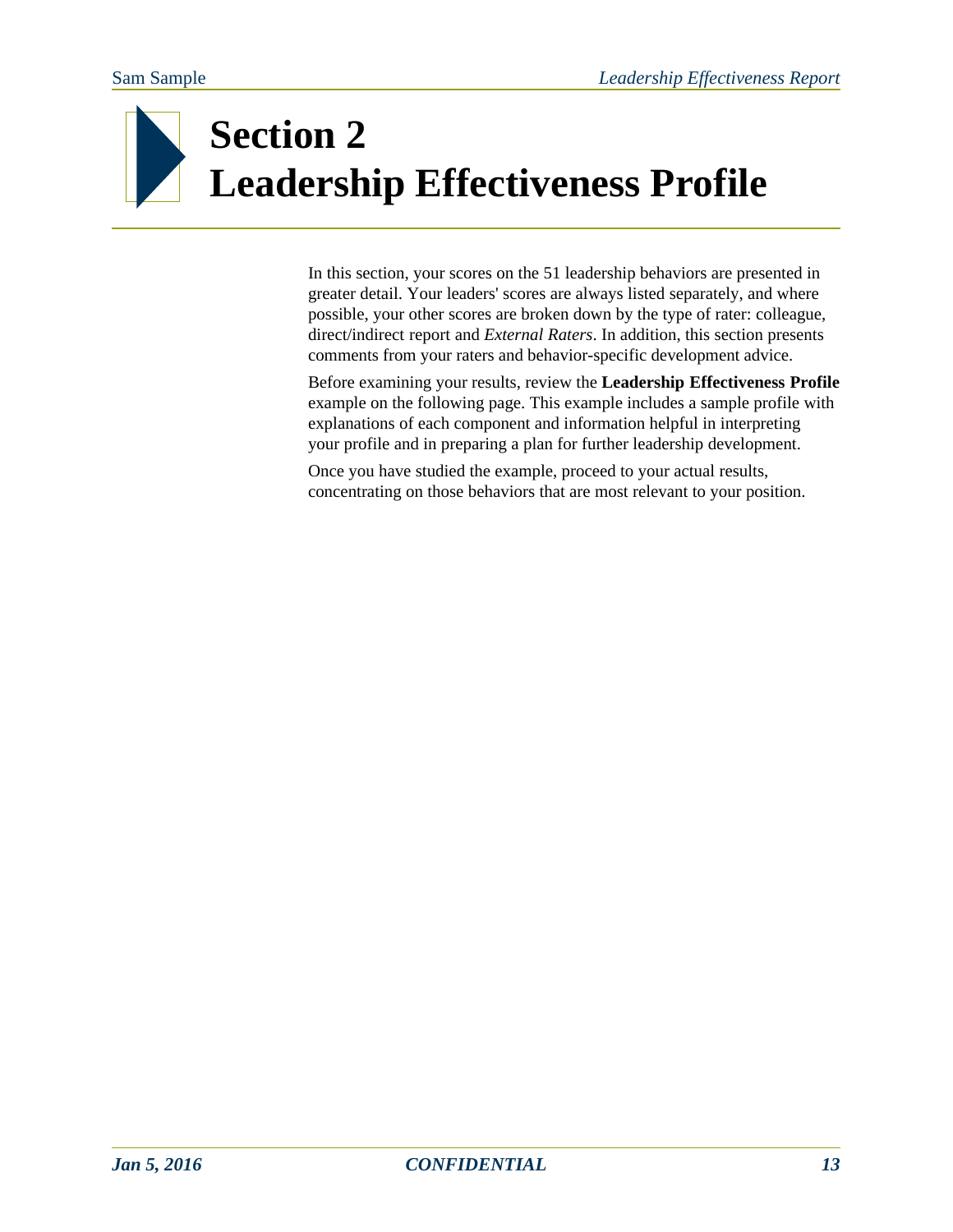# Leadership Effectiveness Profile Example

The example below summarizes the results for a fictitious person on the behavior "Technical Orientation". Captions on the next page explain the meaning of each part of the profile.

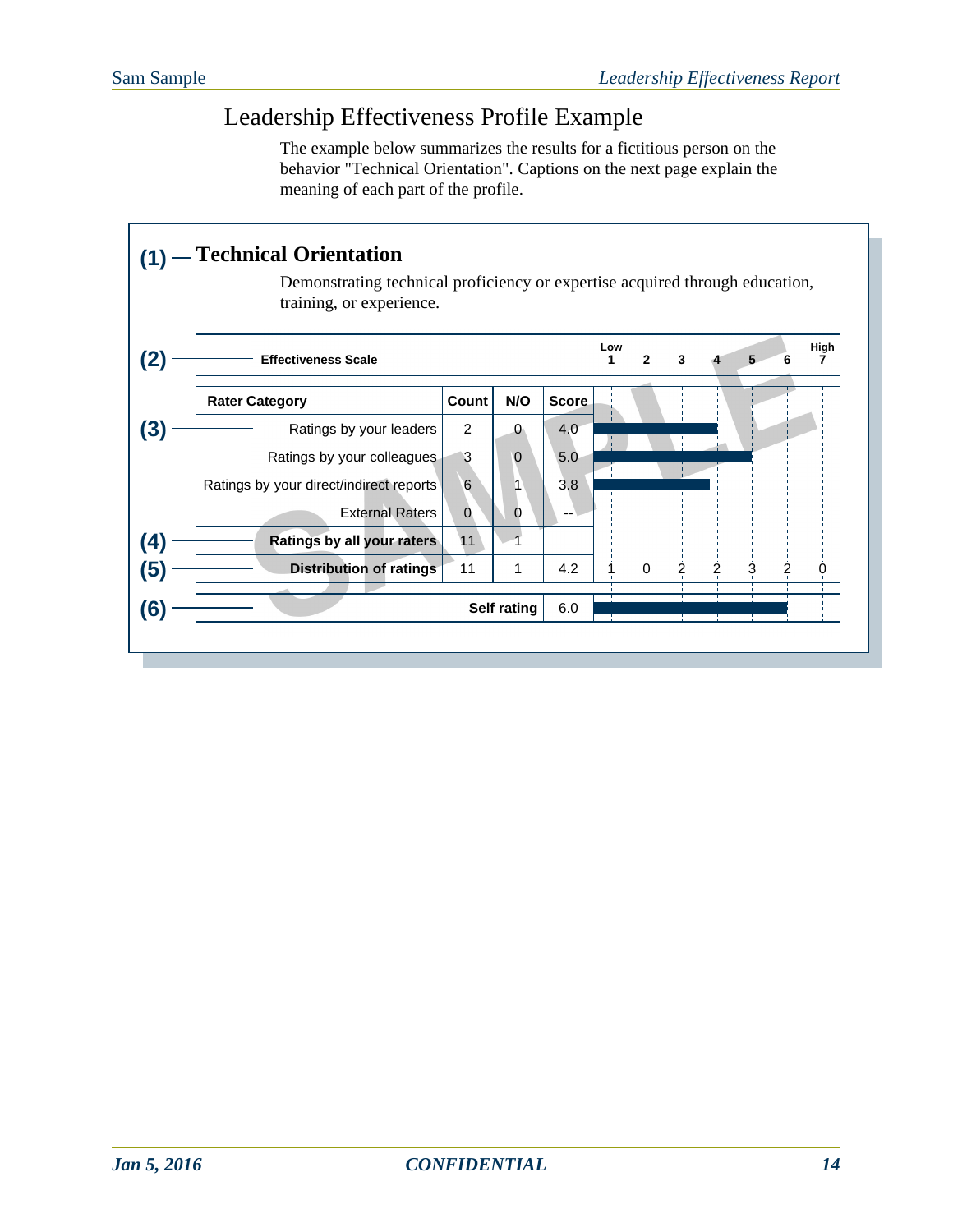#### Leadership Effectiveness Profile Explanation

#### **(1)** Behavior Label and Definition

This is the name and description of the behavior, as presented in the actual surveys completed by the person and his or her raters.

#### **(2)** Effectiveness Scale

This is the scale used in the surveys to assess the person's effectiveness on each behavior. A "1" represents low effectiveness, "4" moderate effectiveness, and "7" high effectiveness.

#### **(3)** Ratings By Rater Category

The scores in the Score column and the solid bars beside them represent the average ratings given to a person by the raters belonging to a specific category. These categories include the person's leaders, colleagues, direct/indirect reports and External Raters.

The numbers in the Count column indicate the number of raters in each category. The numbers in the N/O column indicate how many raters had not observed this particular leadership behavior.

#### **(4)** Ratings By All Raters

The score in the Score column and the solid bar beside it represent the average rating. This average rating was calculated by summing all ratings, and dividing by the number of ratings. The person's self-rating is not included in the calculation of this score.

#### **(5)** Distribution of Ratings

This shows the number of ratings the person received in each level of the Effectiveness Scale. The person's self-rating is not included in these counts. The number in the Count column indicates the total number of ratings received for this behavior, while the number in the N/O column indicates the total number of raters who had not observed this leadership behavior. The overall score is repeated in the Score column. In this example, the person was rated at "1" by 1 person, "3" by 2 people, "4" by 2 people, "5" by 3 people, and "6" by 2 people.

#### **(6)** Self Rating

The score in the Score column and the solid bar beside it represent the rating the person gave him or herself.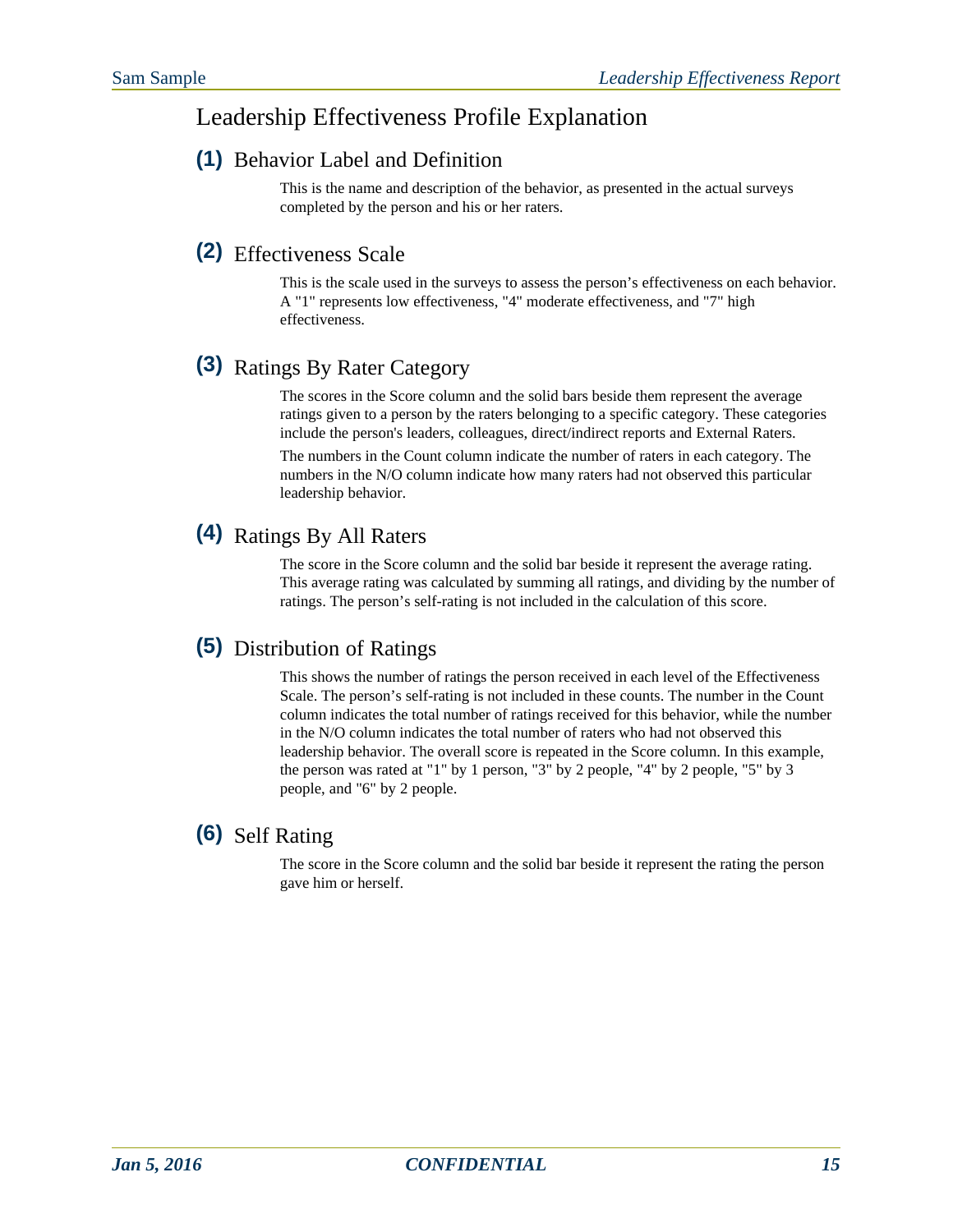# What do your results mean?

The most important thing to remember when interpreting your results is the purpose of the exercise: your development as a leader. Here are some important points to consider as you interpret your results.

- There are a number of factors that influence the accuracy of this report. Remember that your results are based on your raters' observations of your work. The results are usually more accurate when your raters have observed you on several occasions. The accuracy of your results will also tend to increase as the number of raters increases. Furthermore, your raters may differ in their accuracy when assessing different behaviors. Different raters see different aspects of your work behavior, and your behavior likely differs in subtle ways as you interact with them.
- The 51 behaviors in this survey were chosen for their broad coverage of what comprises leadership performance. However, not all of the 51 behaviors may be relevant to your position. If raters have not observed a particular behavior, perhaps it is not one you are required to perform in carrying out your responsibilities. Determine which behaviors are most relevant to your position, and assess your development needs in light of your ratings on those behaviors.
- A high effectiveness rating suggests that others regard the behavior in question as having been executed appropriately. If raters have not observed you engage in a particular behavior, they had the option to indicate this. In making their assessments, raters may have considered the frequency (how often) of the behavior being assessed. Frequency may be related to effectiveness for some behaviors. For example, if the behavior was Dependability, then the more often you are seen as having high dependability, the more likely you will receive a high effectiveness score. For other behaviors such as Monitoring and Controlling, being seen as controlling all the time may actually lead to a lower effectiveness rating than if you were perceived as engaging in controlling behavior only when required.
- Your score on a given leadership behavior reflects your effectiveness in the past as seen by your raters. Unlike certain stable characteristics, your effectiveness in performing the 51 leadership behaviors will not necessarily remain the same. For example if you decided to take action and improve your effectiveness on a particular behavior and were successful, then your scores would probably increase. You should view your scores in a constructive frame of mind. Ask yourself, "What can I do to make myself a more effective leader?"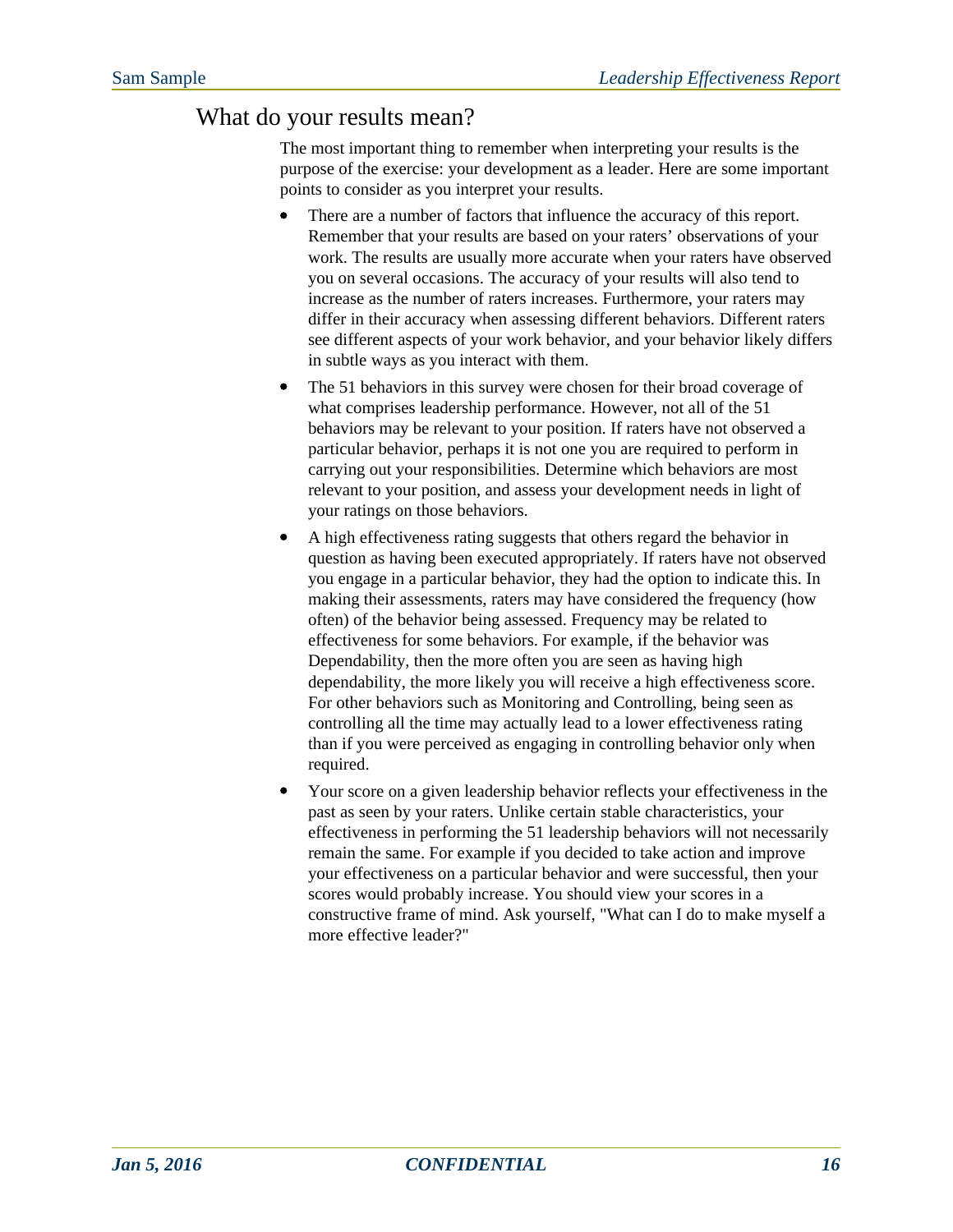#### Next Steps

When you have had an opportunity to review your results, it's up to you to decide what you are going to do with them.

Some people are concerned with how others perceive their work effectiveness. Remember, this exercise is only worthwhile to the extent that you treat it as a catalyst for improvement, rather than a judgment.

Select approximately 10 behaviors that are most important for your position and review your performance most critically on these. Don't try to achieve everything at once. Set specific, attainable goals.

#### Comments

For each of the 51 behaviors, you will find a section where your raters were encouraged to provide comments describing your performance. These comments should provide you with valuable insight concerning how people perceive you.

#### Development Advice

Each of the 51 work behaviors in the Leadership Effectiveness Profile includes development advice in the form of Action Steps to Consider. These steps are based on research in the areas of work and organizational behavior, social psychology, and motivation. Please go through the steps and determine which ones are helpful to you. You may notice that some action steps do not apply to you either because of the uniqueness of your work situation or perhaps because you have already adopted the action in question.

You may find it useful to write in the margin beside each action step one of the following four labels: Useful, Not Useful, Not Applicable, Typical. Note that "Typical" refers to behaviors that you have already incorporated in your work. You can then make a list of the action steps that you find useful and try to incorporate these into your leadership development. It may be useful to maintain a confidential log book registering the steps that you undertake and your progress in strengthening your work behaviors.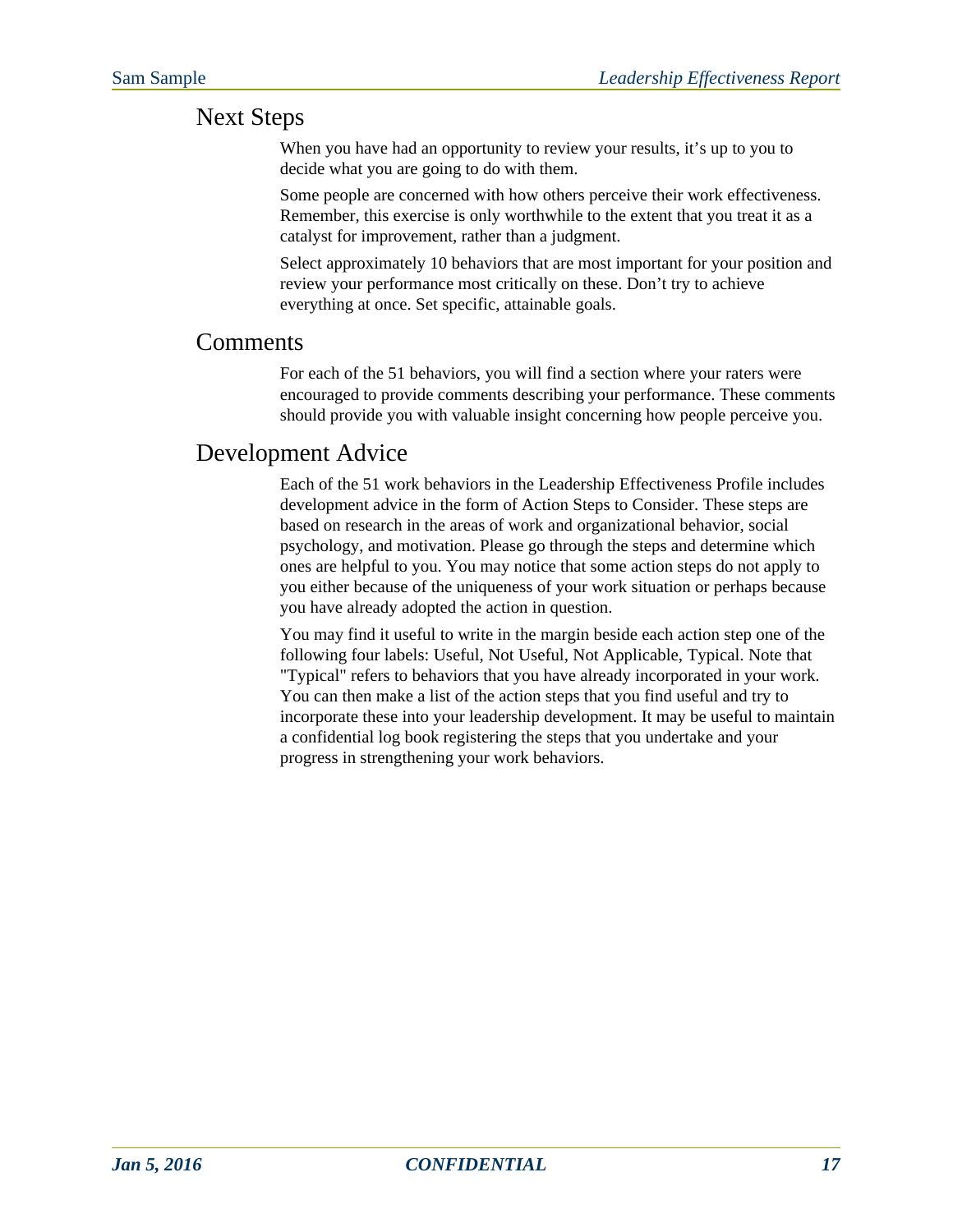# Your Leadership Effectiveness Profile Part A. Cognitive Managerial Skills

#### **2. Technical Orientation**

Demonstrating technical proficiency or expertise acquired through education, training, or experience.

| <b>Effectiveness Scale</b>              |                |             |              | Low<br>1 | $\overline{2}$ | $3 \quad 4$ | $-5$ | 6 | High<br>7 |
|-----------------------------------------|----------------|-------------|--------------|----------|----------------|-------------|------|---|-----------|
| <b>Rater Category</b>                   | Count          | N/O         | <b>Score</b> |          |                |             |      |   |           |
| Ratings by your leaders                 | 1              | 0           | 4.0          |          |                |             |      |   |           |
| Ratings by your colleagues              | $\overline{2}$ | 0           | 5.5          |          |                |             |      |   |           |
| Ratings by your direct/indirect reports | 3              | $\Omega$    | 5.3          |          |                |             |      |   |           |
| <b>External Raters</b>                  | 2              | $\Omega$    | 7.0          |          |                |             |      |   |           |
| Ratings by all your raters              | 8              | $\mathbf 0$ | 5.6          |          |                |             |      |   |           |
| <b>Distribution of ratings</b>          | 8              | 0           | 5.6          |          |                |             |      | 2 | 2         |
|                                         | 5.0            |             |              |          |                |             |      |   |           |

#### **Leader Comments**

*Louise Leader: Sam has a desire to learn new things and he is quick to pick up on technical advances in his field.*

#### **Other Comments**

*Sam actively participates in courses and seminars in order to increase his technical proficiency.*

*Sam seems to have a firm grasp on his area of expertise, but he could spend more time helping others adapt to technical changes at work.*

*Although Sam is quite knowledgeable in his field, he does not always take the time to explain important concepts to the rest of the work group.*

#### **Action Steps to Consider**

#### *Evaluate your weaknesses.*

Determine the specific skills you need to develop and generate action plans on how to develop them.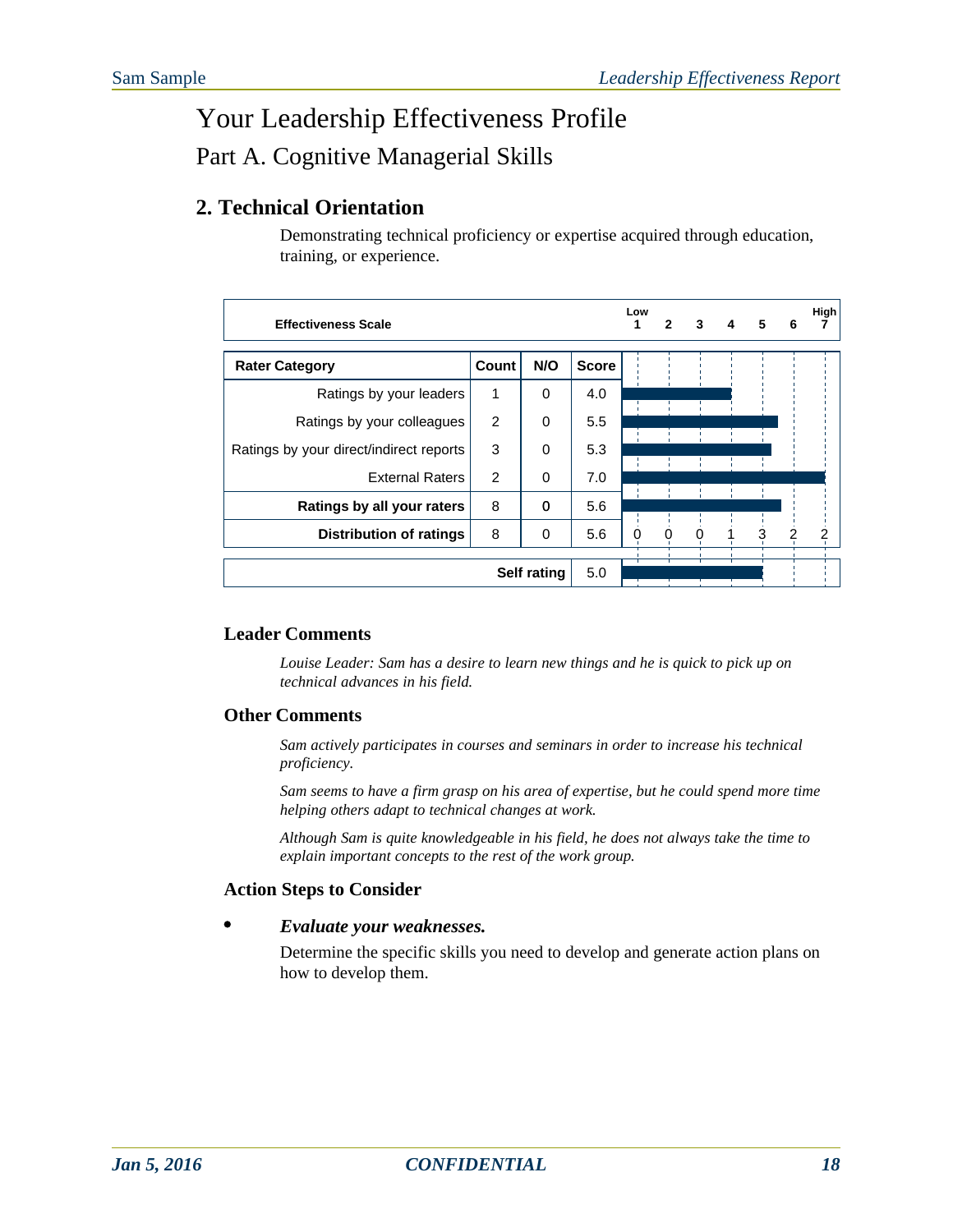#### **Technical Orientation (continued)**

#### *Enroll in courses and seminars.*

Consider continuing education programs designed to increase your technical proficiency and knowledge. Some organizations also provide specialized two to three day seminars.

#### *Attend conferences.*

Conferences allow you to present and/or receive information during formal and informal events, to establish new contacts, to meet with many of your competitors, and to view some of the most recent developments in your field.

#### *Schedule some reading time.*

Stay abreast of current issues in your field. You may find it difficult to decide where to start given the wealth of information in most fields. Consider seeking information through the Internet or through your public library in specific fields that interest you. Include books and research/scientific journals in your search.

#### *Practice networking.*

Maintain a network of colleagues with knowledge in your area. Have discussion sessions with them.

#### *Participate in on-the-job development.*

Arrange to work with a colleague who is an expert in a field in which you wish to strengthen your own skills. This type of arrangement allows you to observe and question an expert in action. If you get a chance to share the work, you can receive guided practice and feedback as you apply your knowledge and refine your skills.

#### **Suggested Readings:**

LeFever, L. (2012). *The Art of Explanation: Making your Ideas, Products, and Services Easier to Understand.* Wiley. ISBN: 978-1118374580.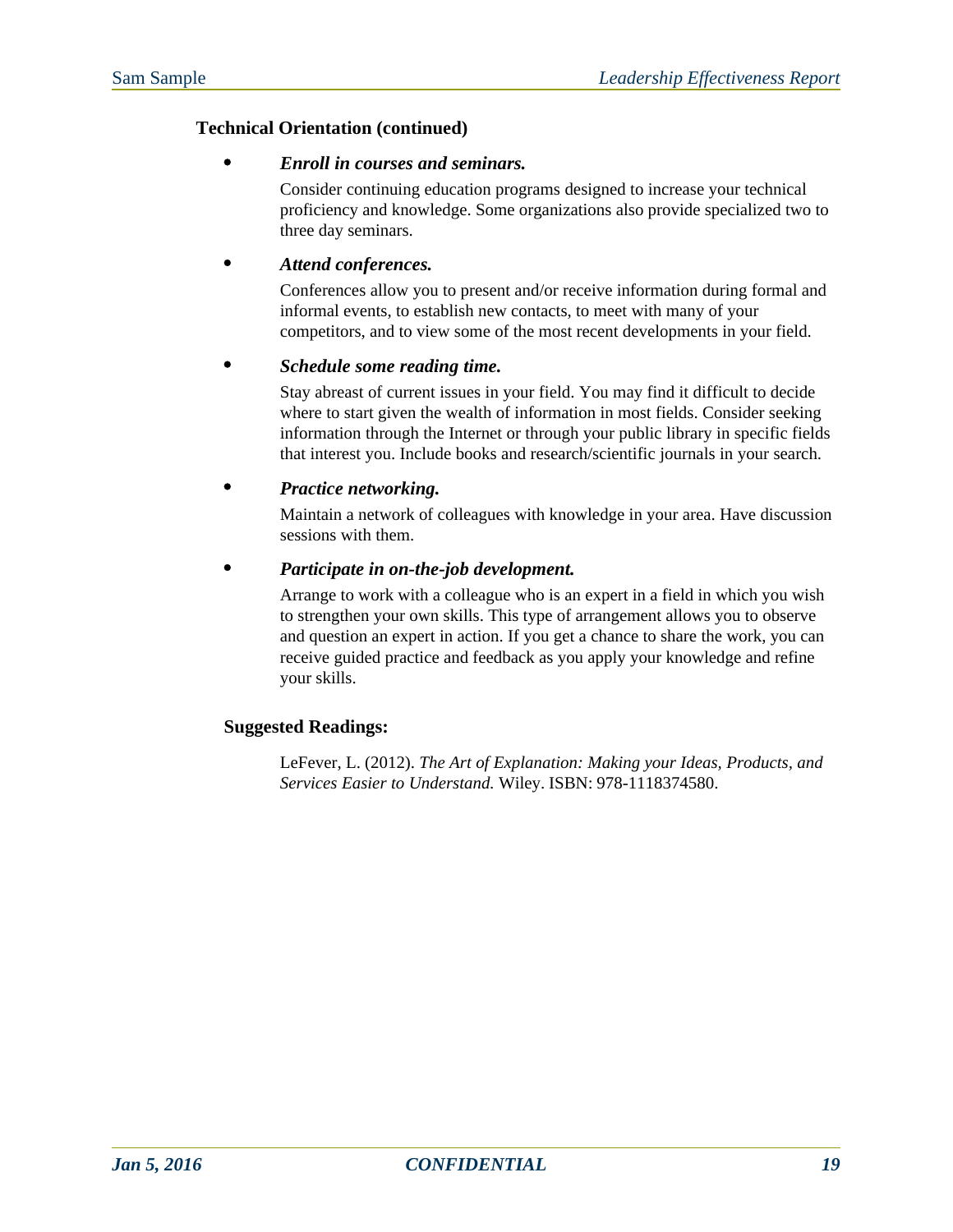## Part D. Teamwork, Supervision, Planning & Productivity

#### **38. Facilitating Teamwork**

The ability to promote teamwork, cooperation, and identification with the work group.

| <b>Effectiveness Scale</b>              |                |             |              | Low | 2 | 3 | $\boldsymbol{4}$ | 5 | 6 | High |
|-----------------------------------------|----------------|-------------|--------------|-----|---|---|------------------|---|---|------|
| <b>Rater Category</b>                   | Count          | N/O         | <b>Score</b> |     |   |   |                  |   |   |      |
| Ratings by your leaders                 | 1              | $\Omega$    | 4.0          |     |   |   |                  |   |   |      |
| Ratings by your colleagues              | $\overline{2}$ | $\Omega$    | 7.0          |     |   |   |                  |   |   |      |
| Ratings by your direct/indirect reports | 3              | $\Omega$    | 5.3          |     |   |   |                  |   |   |      |
| <b>External Raters</b>                  | 2              | $\Omega$    | 5.0          |     |   |   |                  |   |   |      |
| Ratings by all your raters              | 8              | $\mathbf 0$ | 5.5          |     |   |   |                  |   |   |      |
| <b>Distribution of ratings</b>          | 8              | 0           | 5.5          |     | 0 |   | 3                | 0 | 3 | 2    |
|                                         | 6.0            |             |              |     |   |   |                  |   |   |      |

#### **Leader Comments**

*Louise Leader: Sam is considered a good team player by those who work with him on a regular basis.*

#### **Other Comments**

*Sam tends to challenge ideas and stimulate creative thinking. It's helpful to have him on the team because he offers a different point of view.*

*Given the challenges of the work environment, Sam is able to adapt to many different situations. He is able to work well with other people.*

*Although Sam may not always share the same perspective as other members of his work group, he is still able to work cooperatively with team members.*

#### **Action Steps to Consider**

#### *Use teams for appropriate tasks.*

Do not use a team for tasks better done by individuals. In general, teams are beneficial when members have different areas of expertise that are all required to solve a problem. Consider your objective and the areas of expertise that are required by team members.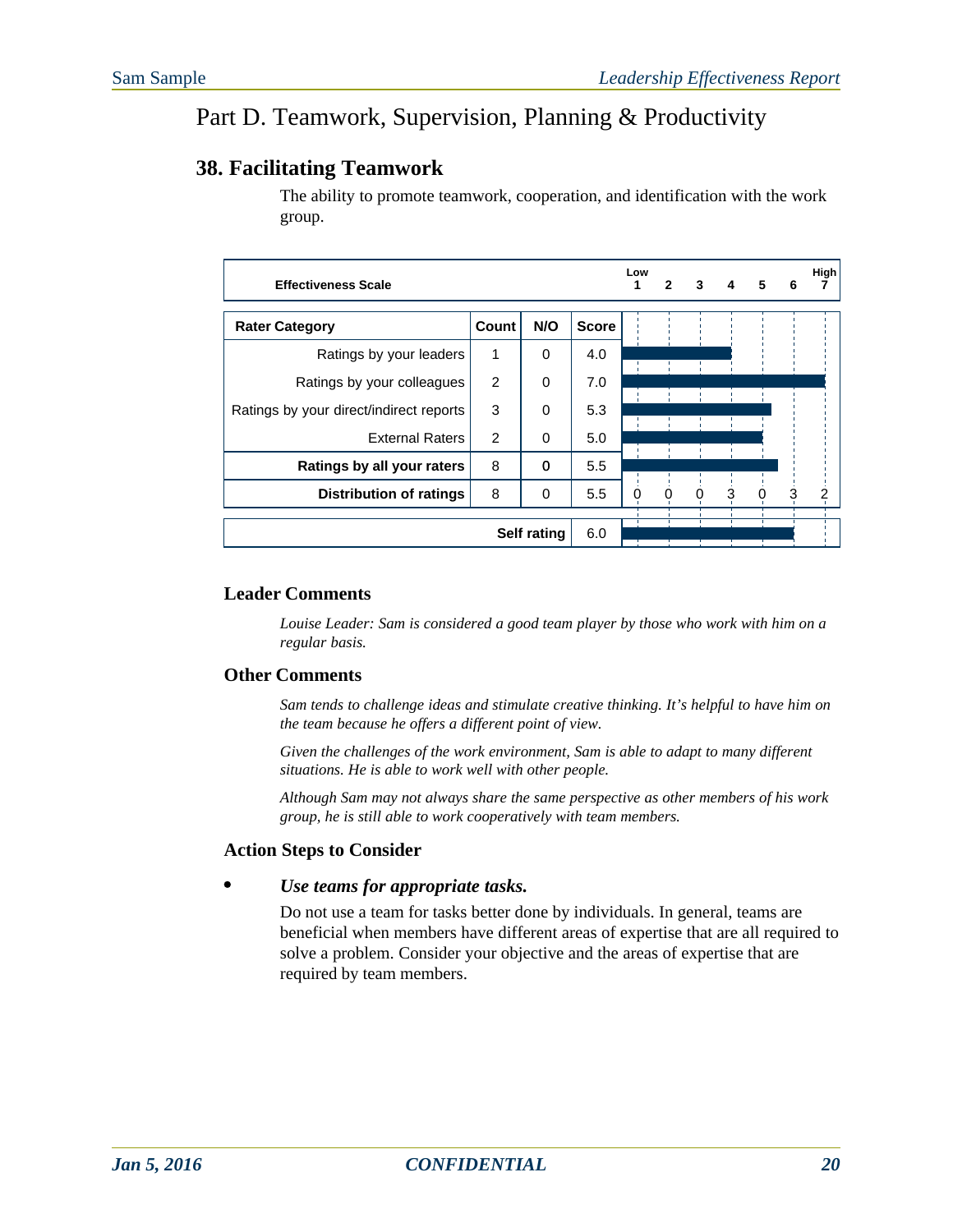#### **Facilitating Teamwork (continued)**

#### *Study the characteristics of team members and identify potential barriers to team cohesion.*

This will allow you to identify individuals who work more effectively on their own and those who may benefit from team work.

#### *Apply goal setting strategies to teams.*

Work with group members to set challenging but attainable group goals. This includes providing feedback regarding progress and goal attainment and providing positive feedback when you see cooperation that generates results.

#### *Direct team members toward the desired outcome but give the team authority over the process.*

Team members will usually be more motivated to accomplish a project if they have some autonomy over the work process.

#### *Promote teamwork.*

Employ human resource strategies that are conducive to teamwork (e.g., participative management, group goals, group rewards, 360-degree feedback).

#### *Promote communication among team members.*

Create regular opportunities for open, informal communication. Try to break down barriers to communication between work groups. Place high value on information sharing and group problem solving.

#### *Promote equality of group members.*

Try to encourage equality among team members and discourage power relations within the group. Ensure that success and recognition are shared equally among team members when goals are met.

#### *Discourage social loafing.*

Emphasize the importance of every member's contributions, and make all members accountable for their actions. Evaluate both individual and team performance.

#### **Suggested Readings:**

Hackman, J. R. (2002). *Leading Teams: Setting the Stage for Great Performances.* Harvard Business Review Press. ISBN: 978-1578513338.